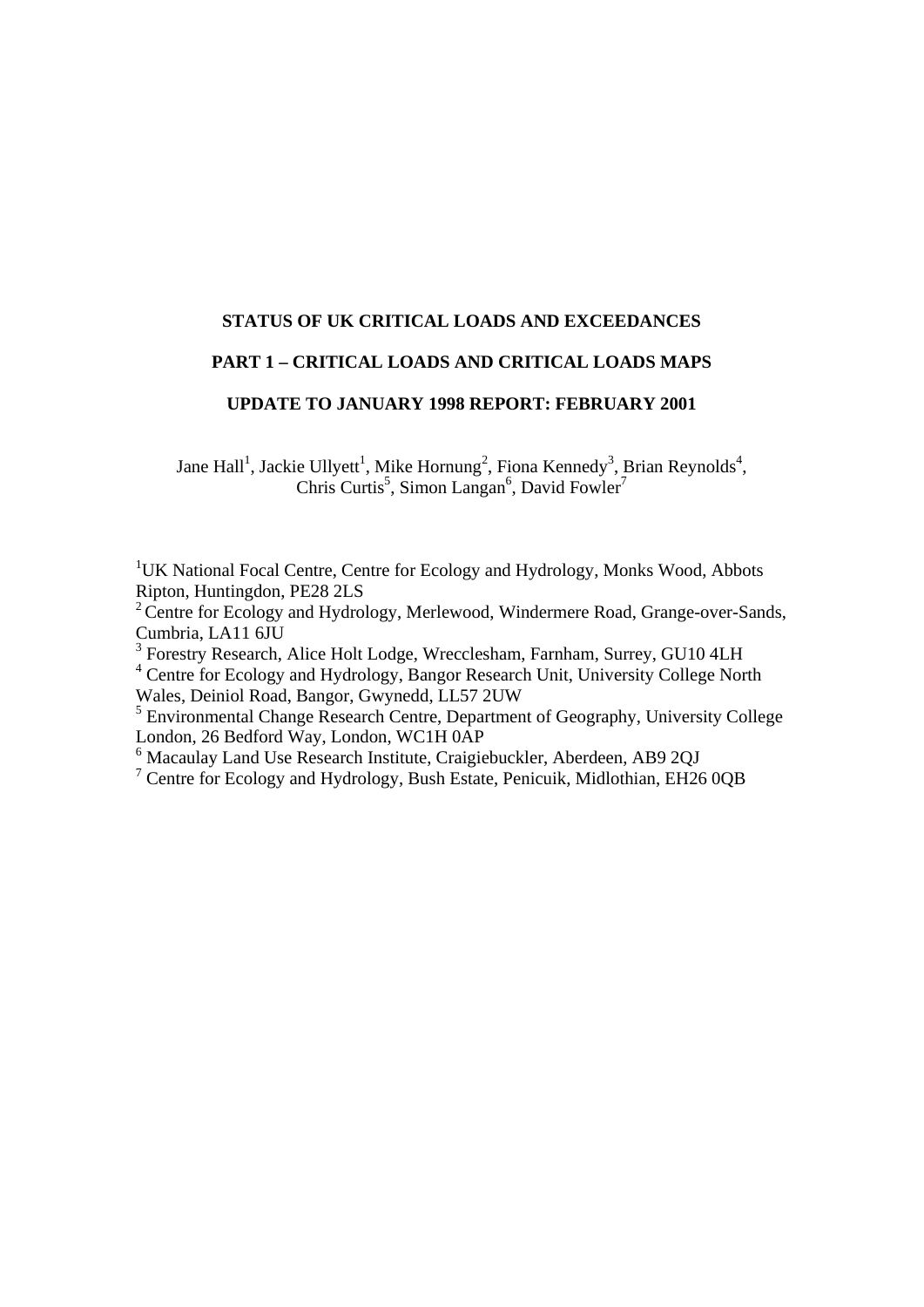# **1 INTRODUCTION**

The UK National Focal Centre (NFC) at CEH (previously ITE) Monks Wood is responsible for co-ordinating critical loads mapping activities in the UK and compiling national critical loads data sets and maps from data supplied by UK experts. In 1998 the UK NFC produced the report "Status of UK Critical Loads and Exceedances, Part 1 – Critical Loads and Critical Loads maps" (Hall *et al.*, 1998). This report documented the methods used to calculate national critical loads and the critical load values based on these methods were submitted to the Coordination Centre for Effects (CCE) in the Netherlands in January 1998. The CCE are responsible for compiling critical loads data sets and maps at the European scale from national contributions.

Since the 1998 report was published, research by UK experts has lead to changes in some of the data sets used to calculate critical loads. However, much of the information given in the 1998 report (Hall *et al.*, 1998) remains relevant today. This document highlights the changes that have been made to national critical loads calculations since that time. It should be noted that the methods applied in the UK for calculating acidity and nutrient nitrogen critical loads continue to conform to the methods recommended by the International Cooperative Programme on Mapping and Modelling (UBA, 1996), under the United Nations Economic Commission for Europe (UNECE) Convention on Long-Range Transboundary Air Pollution (CLRTAP).

Acidity critical loads for non-woodland ecosystems (ie, acid grassland, calcareous grassland and heathland) are still based on the empirical acidity critical loads map for soils. The Simple Mass Balance (SMB) equation continues to be applied to woodland (coniferous and deciduous) ecosystems, though changes have been made to some of the input parameters and a new criterion has been used to determine acidity critical loads for organic forested soils. The methods for deriving empirical acidity critical loads for freshwaters remain unchanged. However, new data on base cation deposition, base cation uptake and nitrogen uptake, have led to new values for the maximum critical loads for sulphur and nitrogen for all ecosystems; these critical loads are used in the calculation of critical load exceedances.

The methods and values used to define empirical critical loads for nutrient nitrogen for terrestrial ecosystems remain the same as in the 1998 report (Hall *et al.*, 1998). The nutrient nitrogen mass balance equation for woodland ecosystems now includes revised values for nitrogen uptake. However, the critical loads for woodland ecosystems are based on the minimum of empirical and mass balance values.

National critical loads data, taking these revisions into account, were submitted to the CCE in February 2001.

A summary of the changes made to critical load calculations and the minimum and maximum values across the UK are summarised (Appendix 3) and maps of the old (1998) versus new (2001) calculations presented (Appendix 4).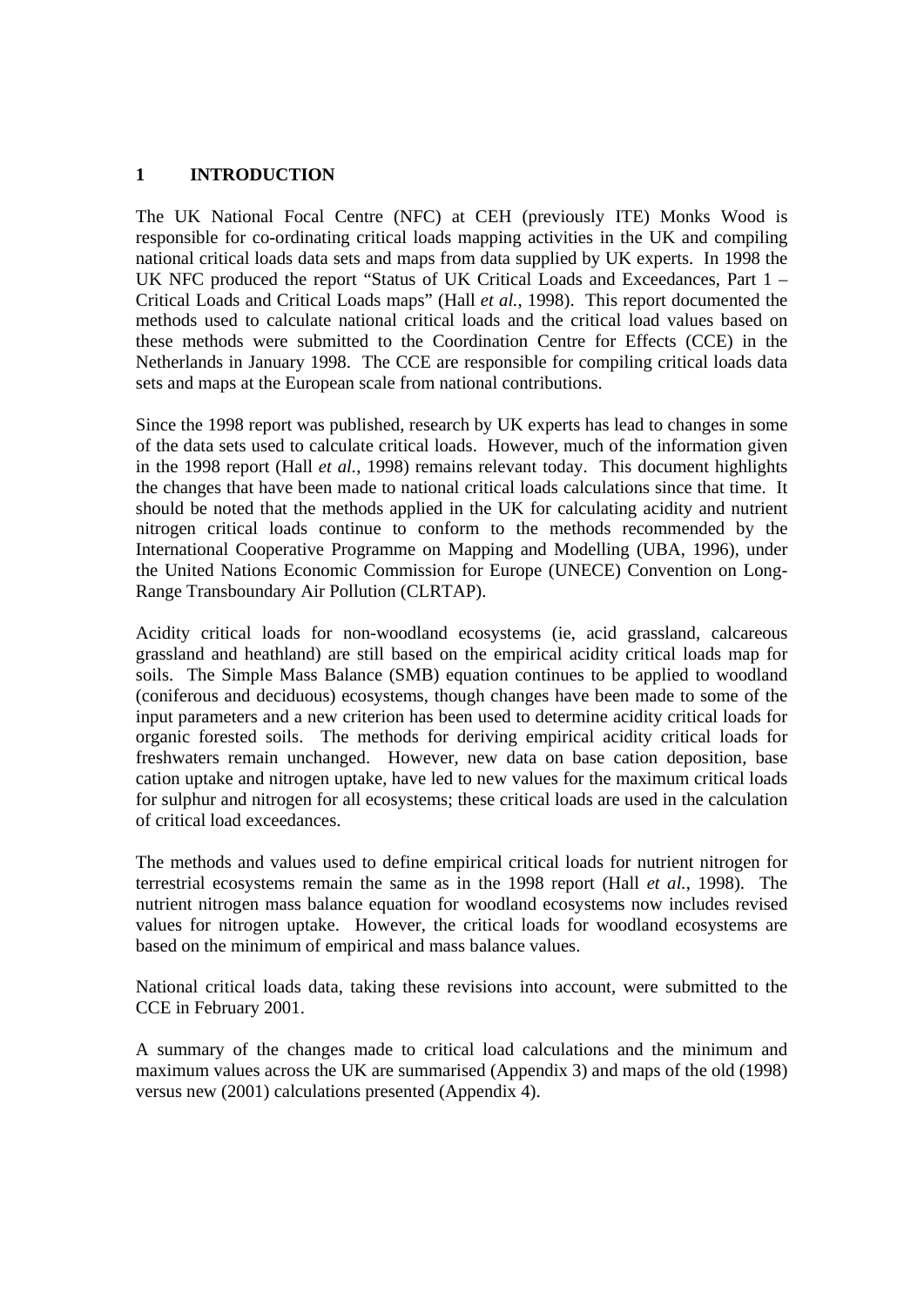### **2 CRITICAL LOADS OF ACIDITY - TERRESTRIAL ECOSYSTEMS**

Two methods are used in the UK for calculating acidity critical loads for terrestrial ecosystems: the empirical approach is applied to non-woodland ecosystems and the Simple Mass Balance (SMB) equation to woodland ecosystems.

## **2.1 Empirical – soil-vegetation systems: acid grassland, calcareous grassland and heathland**

The empirical acidity critical loads for soils continue to be used for the non-woodland ecosystems (i.e. acid grassland, calcareous grassland and heathland). The methods used to define the ecosystem areas and assign critical loads is unchanged from 1998 (Hall *et al.*, 1998). The current form of the SMB equation is only suitable for woodland ecosystems; further work on parameterisation and testing of the equation would be required to apply the SMB to non-woodland ecosystems in the UK.

### **2.2 Simple Mass Balance (SMB) equation**

The SMB equation is the most commonly used model in Europe for the calculation of acidity critical loads for forest ecosystems. In the UK we apply this method to coniferous and deciduous woodland ecosystems, except for wooded areas on peat soils, where the SMB is inappropriate; in such areas empirical critical loads of acidity are applied (Smith *et. al*., 1993). ). The SMB equations used are given in Appendices 1 and 2.

#### *Chemical criteria and limits*

In 1998, the critical chemical criterion used in the SMB for all soil types (other than peats) was a critical molar Ca:Al ratio of one. However, recent work (Hall *et al.*, 2001a & 2001b) has highlighted that the Ca:Al ratio is more appropriate for mineral soils than organic soils; for the latter a critical pH is considered to be more suitable. This finding was confirmed at the recent UNECE Workshop on Chemical Criteria and Critical Limits, held in York 19-21 March 2001, where one of the recommendations was that critical pH was the preferred criterion for organic soils. Therefore, in preparing critical loads for the February 2001 data submission to the CCE, a Ca:Al ratio of one was applied to forested mineral soils and a critical pH of 4.0 to forested organic soils, with the exception of peat soils, where empirical critical loads continue to be used. The pH value of 4.0 is recommended in the UNECE Mapping Manual (UBA, 1996).

## *Gibbsite equilibrium constant*

The values for the gibbsite equilibrium constant  $(K_{gibb})$ , which simulate the relationship between aluminium and hydrogen ions in soil solution, have been set separately for mineral and organic soils. The value now applied to mineral soils  $(950 \text{ m}^6/\text{eq}^2)$  was previously applied to all soil types. For organic soils, a value of 9.5  $m^6$ /eq<sup>2</sup> has been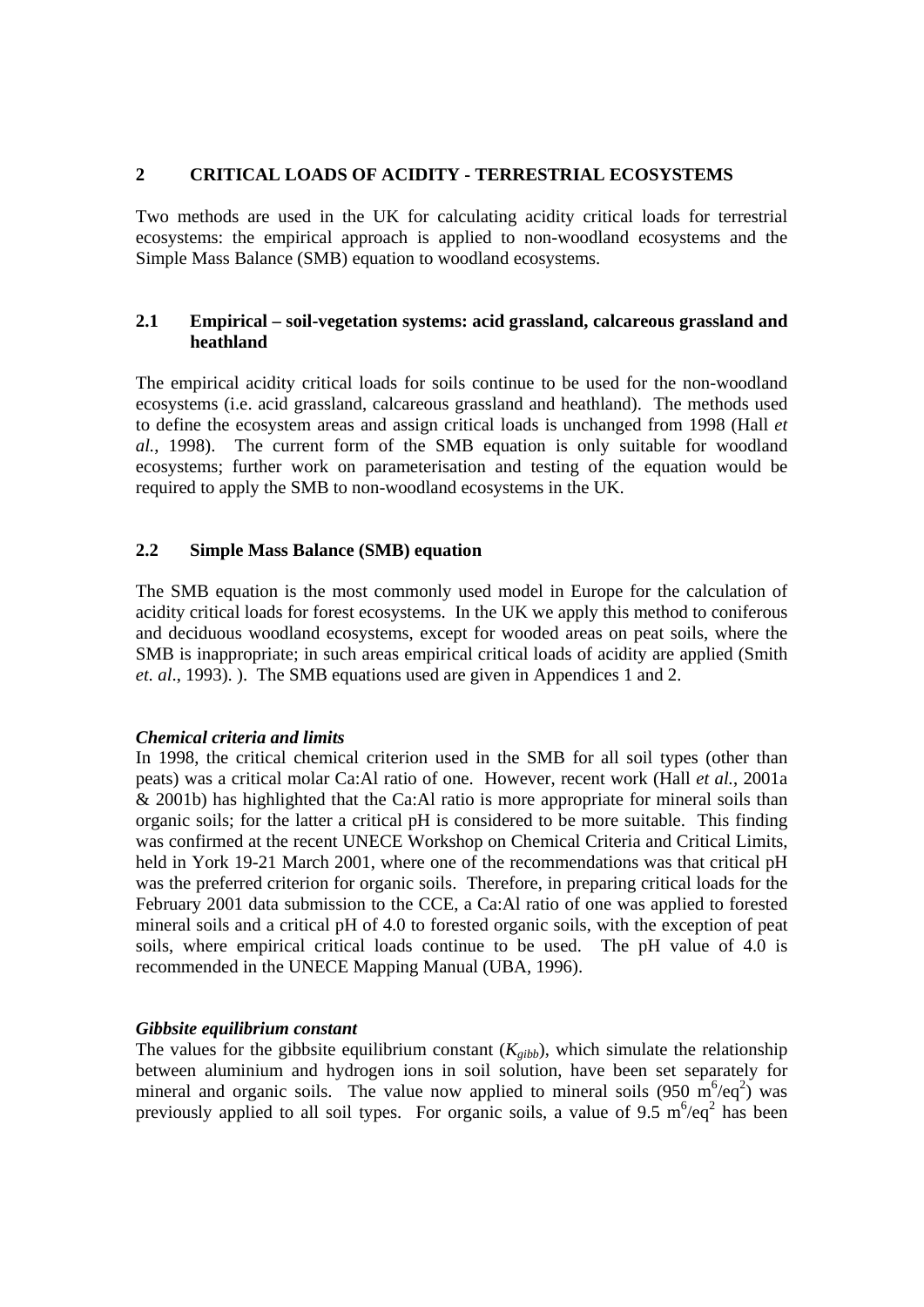used. These values are based on the percentage of organic matter in the soil and are recommended in the UNECE Mapping Manual (UBA, 1996).

#### *Calcium deposition inputs to the SMB*

When using the Ca:Al criterion in the SMB, values for total (wet plus dry, marine plus non-marine) calcium deposition to woodland need to be included in the critical load calculations (Appendix 1). Previously the 20km data for 1992-94 had been used. This has now been updated to the 5km resolution data for 1995-97, provided by CEH Edinburgh (Smith *et al*., 2000; Smith & Fowler, 2001).

### *Base cation, calcium and nitrogen uptake*

The methods used to estimate base cation, calcium and nitrogen losses by the uptake and removal through the harvesting of forests and woodlands, are unchanged from those given in the 1998 report (Hall *et al.*, 1998). The uptake values used still represent the theoretical maximum removal, which assume that potential timber yields are achieved, ie, no correction is made for the "best guess" of the actual timber yield. As this method can overestimate timber removal, it represents a "worst case" for base cation removal and a "best case" for nitrogen removal (Hall *et al.*, 1998).

Calcium uptake values are required for the SMB equation, when using the Ca:Al criterion. Base cation uptake values for are needed in the calculation of the maximum critical load of sulphur (CLmaxS), and nitrogen uptake values for deriving the minimum critical load of nitrogen (CLminN) and mass balance critical loads of nutrient nitrogen.

Since 1998, further research has been carried out by Forest Research to improve the estimates of uptake values for coniferous and deciduous trees. They concluded that the 1998 values were too low because: (a) they excluded biomass removal during forest thinning; (b) they used very low wood nitrogen concentrations due to measurements on linear cores, which underestimate the contribution from sap wood. Therefore, Forest Research investigated the effect of adding thinnings into the uptake estimates for their Forestry Level II sites. The new uptake values provided by Forest Research are given in Table 1; the values are based on results for three Level II oak sites for deciduous woodland and four Level II sitka spruce sites for coniferous woodland. The oak sites are all on calcium-rich soils, so uptake values for deciduous trees on calcium-poor soils were derived empirically. The average values for the coniferous and deciduous sites are used in the national critical loads mapping exercise. However, it should be recognised that there are still uncertainties with this approach, since this provides only:

- (i) three default values for calcium and base cation uptake (coniferous on all soil types, deciduous on calcium-poor soils, deciduous on calcium-rich soils);
- (ii) two default values for nitrogen uptake (ie, no separation for calcium-rich and calcium-poor soils necessary for nitrogen);

These default values are then applied to appropriate areas (see below) at the national scale. A range of uptake values for coniferous and deciduous woodland, for more sites of different soil types across the UK would improve the critical load calculations further.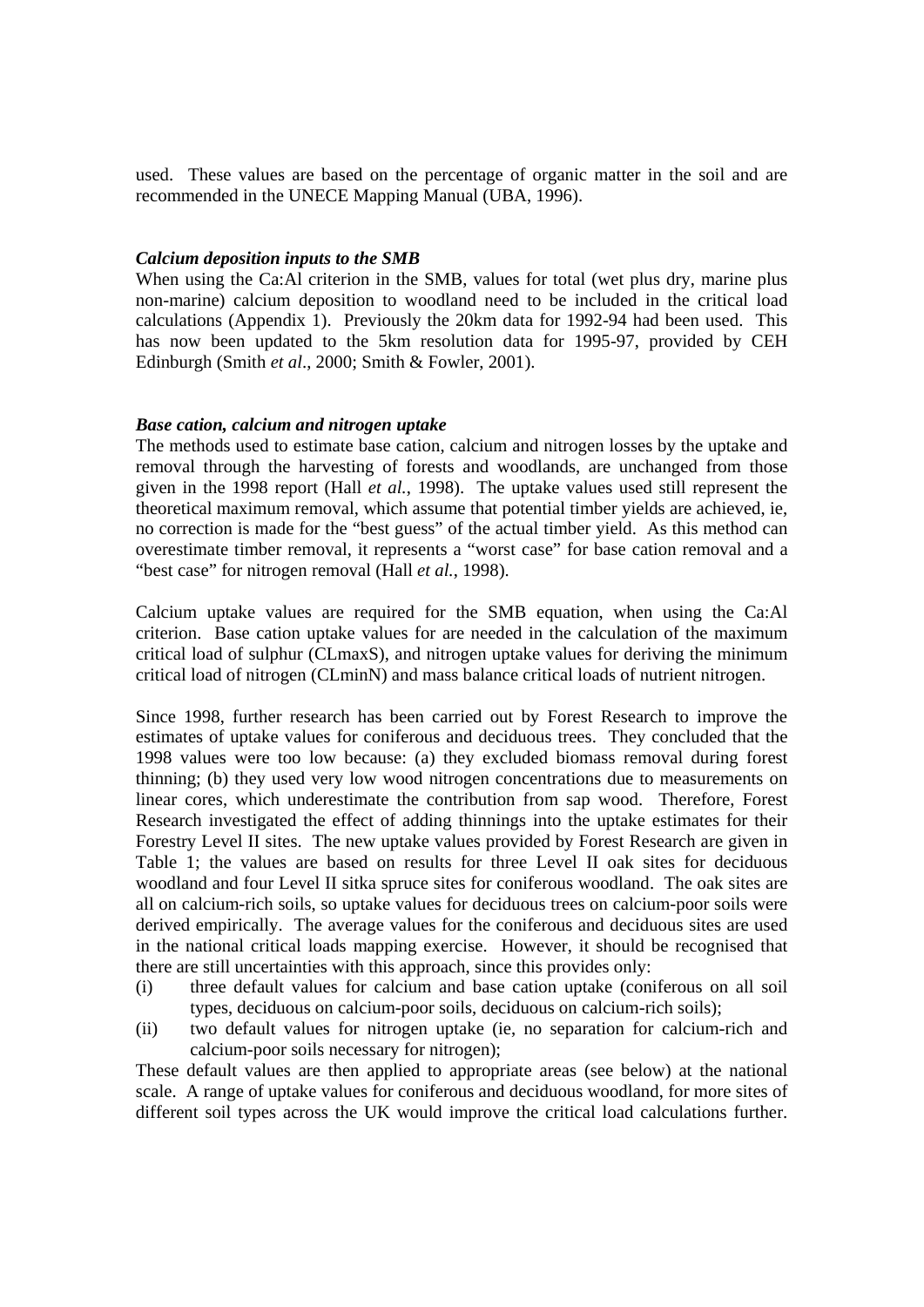Forest Research will recommend further revisions to these figures in the future when they have improved nutrient concentration data available for all 10 Level II sites.

We have also changed the method used to identify areas of calcium-rich and calciumpoor soils. In 1998, we used a 1km map, which divided soils into three sensitivity classes depending on their base saturation and pH (Hall *et al.*, 1998). However, we were concerned that this did not accurately reflect the calcium richness of the soils across the UK, leading to uptake values being inappropriately assigned in some areas. Therefore, for the 2001 data submission, we used the 1km map of calcium weathering rates (also used in the SMB equation), assigning those grid squares with a low weathering rate (ie,  $\epsilon = 0.5$  keq ha<sup>-1</sup> year<sup>-1</sup>) the calcium-poor uptake value, and squares with a higher weathering rate the calcium-rich uptake value. We believe this gives a better representation of areas of calcium-rich and calcium-poor soils at the national scale.

Table 1.

Base cation, calcium and nitrogen uptake values for coniferous and deciduous woods.

| <b>Woodland Type</b> |              | Uptake Values (keq ha <sup>-1</sup> year <sup>-1</sup> ) |          | Uptake Values (keq ha $^{-1}$ year $^{-1}$ ) |         |          |
|----------------------|--------------|----------------------------------------------------------|----------|----------------------------------------------|---------|----------|
|                      | January 1998 |                                                          |          | February 2001                                |         |          |
|                      | base         | calcium                                                  | nitrogen | base                                         | calcium | nitrogen |
|                      | cations      |                                                          |          | cations                                      |         |          |
| Conifers             | 0.253        | 0.117                                                    | 0.279    | 0.25                                         | 0.12    | 0.5      |
|                      |              |                                                          |          |                                              |         |          |
| Deciduous            | 0.613        | 0.516                                                    | 0.278    | 0.85                                         | 0.7     | 0.5      |
| Ca-rich soils        |              |                                                          |          |                                              |         |          |
| Deciduous            | 0.171        | 0.076                                                    | 0.278    | 0.4                                          | 0.33    | 0.5      |
| Ca-poor soils        |              |                                                          |          |                                              |         |          |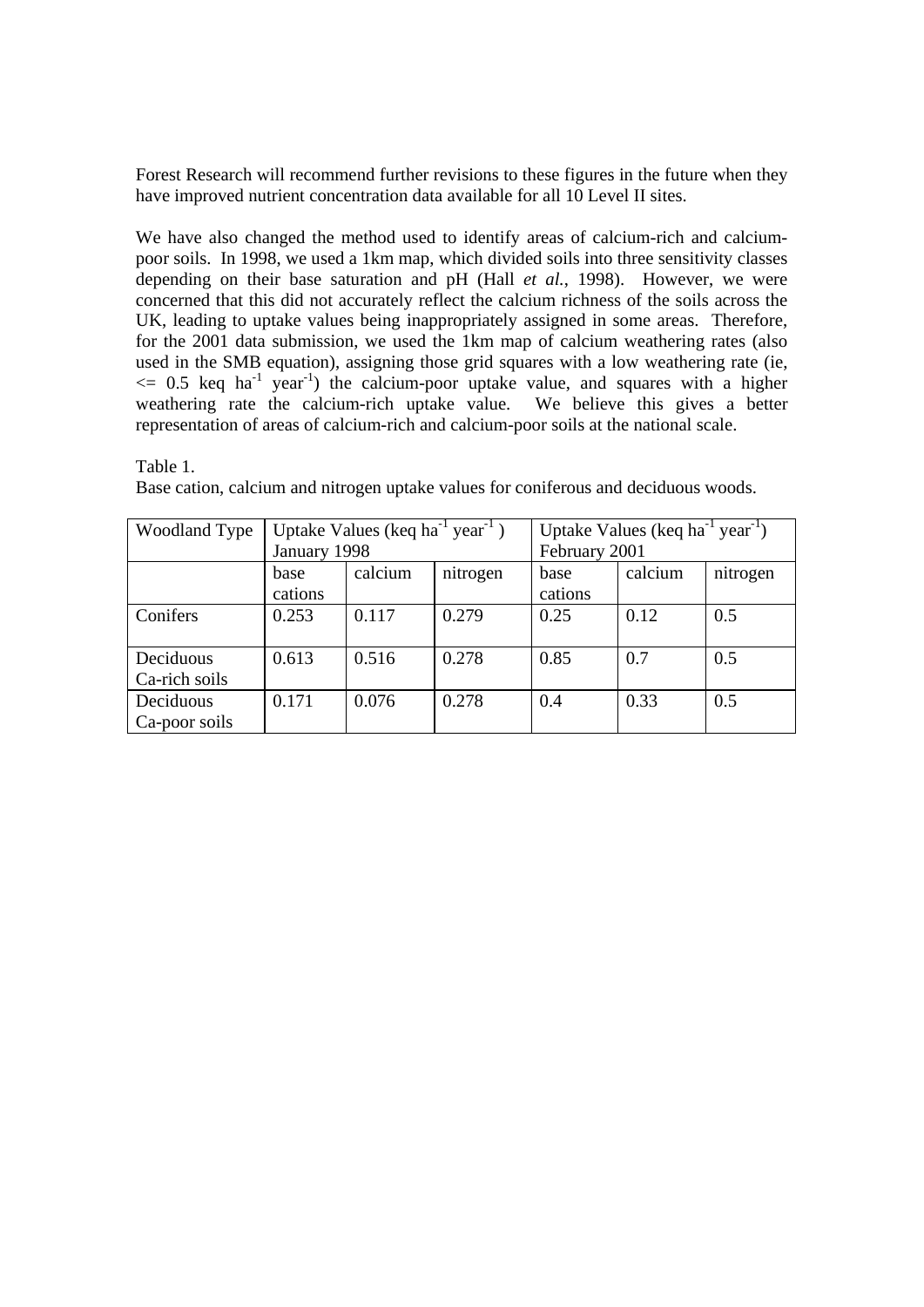# **3 CRITICAL LOADS OF ACIDITY – FRESHWATER ECOSYSTEMS**

Two empirical models have been used in the UK to calculate sulphur and acidity critical loads for freshwaters: the Diatom model and the Steady-State Water Chemistry (SSWC) model. In addition, to provide the critical loads needed for the calculation of exceedances (ie the minimum and maximum critical loads of sulphur and nitrogen) for work under the CLRTAP, the First-order Acidity Balance (FAB) model has been used.

## **3.1 Empirical models**

The methods for calculating empirical acidity critical loads for freshwaters (ie, the Diatom model and the SSWC model) remain unchanged. However, the number of sites to which the models have been applied has increased, with an extra 25 sites in Great Britain, bringing the total to 1470, plus 140 sites in Northern Ireland, giving a total of 1610 sites in the UK.

# **3.2 First-order Acidity Balance model**

FAB is a catchment-based model and therefore takes into account catchment specific data such as deposition, forest areas and lake to catchment ratios. To derive these parameters the catchment boundaries and areas are required. The boundaries for the additional 25 sites in Great Britain have been defined on Ordnance Survey maps and digitised under the DETR Freshwater Umbrella contract at University College London (UCL). The grid references for the 140 sites in Northern Ireland were provided to the Department of the Environment in Northern Ireland (DOE NI), whose GIS staff used an Ordnance Survey Northern Ireland digital elevation model (DEM) to define the catchment boundaries and calculate the catchment areas. However, for 36 of these sites it was not possible to determine the catchment boundaries from the DEM, so these were defined and digitised manually at UCL.

Many of the input parameters to FAB (eg, catchment-weighted estimates of nitrogen immobilisation and denitrification) remain the same as those used in 1988. The catchment-weighted runoff values for Great Britain are still based on the 1941-60 data set. However, for the sites in Northern Ireland catchment-weighted values based on 1961-90 runoff data were provided by DOE NI. The areas of forestry in the catchments in Northern Ireland were determined from the CORINE land cover map (CORINE, 1994).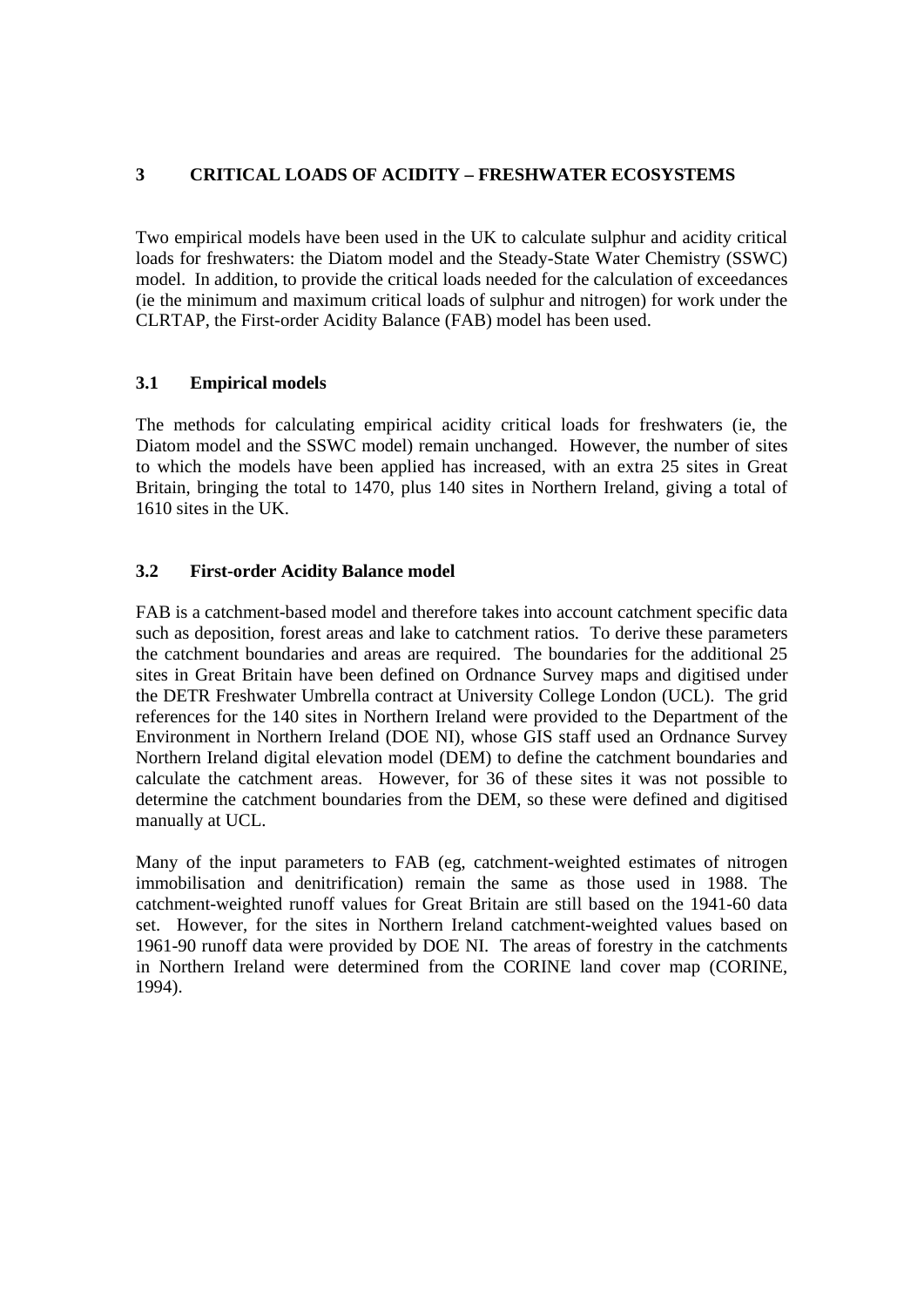# **4 Critical Loads of Nutrient Nitrogen**

Critical loads for nutrient nitrogen  $CL_{nut}N$  can be calculated using two different methods, empirical and mass balance (UBA, 1996). In the UK the empirical, mass balance, or both of these approaches, have been used to calculate nutrient nitrogen critical loads for the same terrestrial ecosystems for which acidity critical loads are determined. Nutrient nitrogen critical loads have not been calculated for UK freshwaters. The small, upland catchments selected for the calculation of acidity critical loads are not considered to be at risk from eutrophication (ie excess nitrogen as a nutrient), since they are more likely to be phosphorous, rather than nitrogen limited systems.

# **4.1 Empirical critical loads of nutrient nitrogen**

The empirical critical loads of nutrient nitrogen applied to terrestrial in the UK (Hall *et al.*, 1998), have not changed since 1998. In addition to the values previously agreed upon in the UK for acid grassland, calcareous grassland, heathland and deciduous woodland, an empirical value (13 kg N ha<sup>-1</sup> year<sup>-1</sup>) has now been assigned to coniferous woodland ecosystems, on the basis of changes in ground flora. This value has been assigned to areas of coniferous woodland by selecting those 1km squares where the coniferous woodland class (ie, class 16) on the combined CEH Land Cover Map of Great Britain and the CORINE land cover map covering Northern Ireland (Hall *et al.*, 1998), occupies >5% of a grid square.

However, following the UNECE Workshop on Chemical Criteria and Critical Limits (York, March 2001), it has been agreed that there will be a UNECE Workshop in Autumn 2002 (probably November) to review the empirical critical loads for nutrient nitrogen. This will incorporate the results of recent research on the effects of excess nitrogen deposition on plants and habitats, to review and revise the values where necessary. Following this workshop the UK will revise its empirical nutrient nitrogen values accordingly.

## **4.2 Mass balance critical loads for nutrient nitrogen**

The mass balance approach has been used to calculate critical loads for coniferous and deciduous woodland ecosystems. In 1998, for deciduous woodland, the minimum value from the empirical or mass balance approaches was used to set the critical load for each 1km square of this woodland ecosystem. In 2001, it was agreed that the same approach should be applied to coniferous woodland ecosystems, hence, the assignment of an empirical critical load as described above. This means that national maps of nutrient nitrogen critical loads for woodland ecosystems are set to protect either changes in ground flora or excess nitrogen leaching, depending on which method gives the lowest critical load value in any grid square.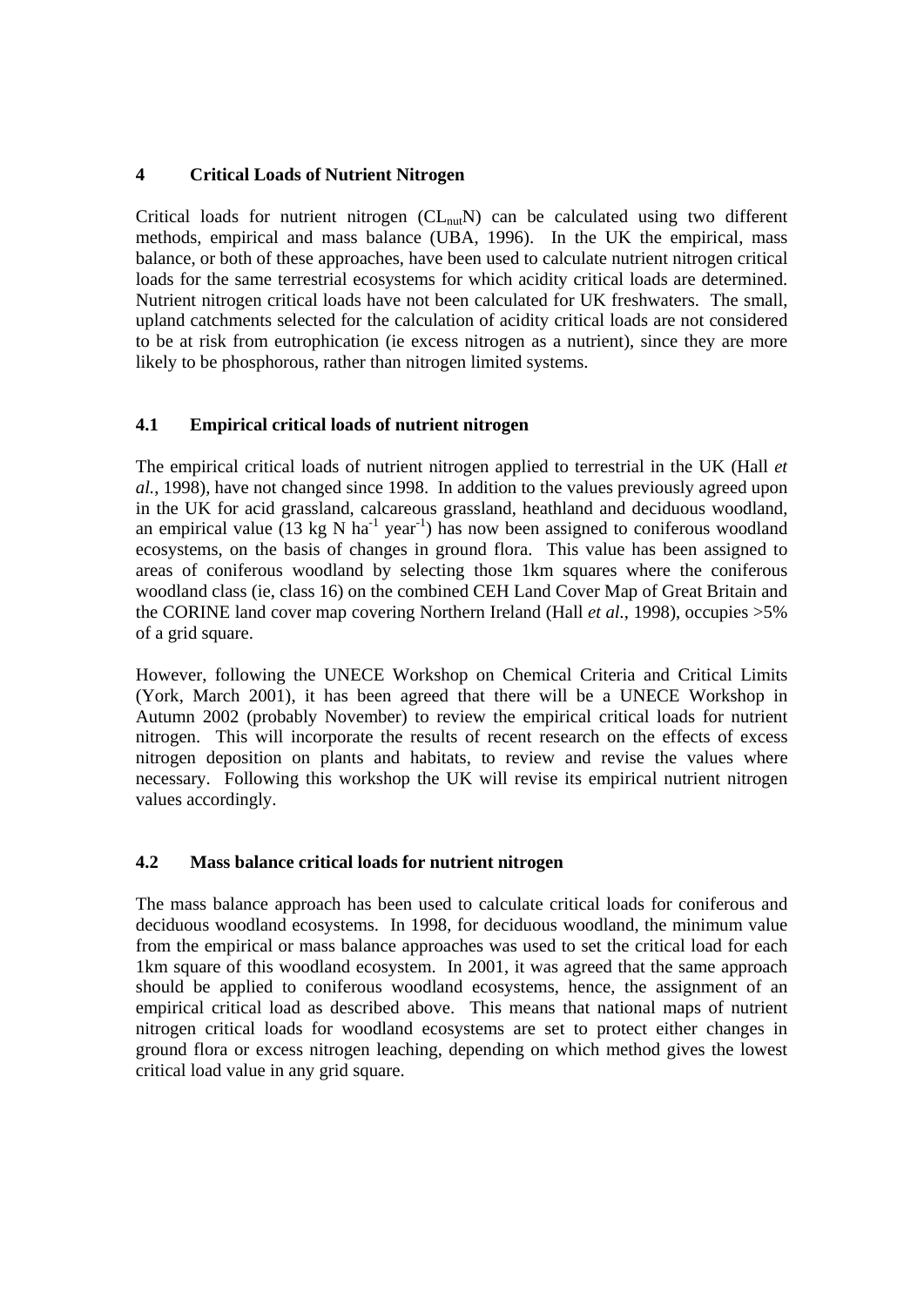The mass balance equation for *CL<sub>nut</sub>N* is:

 $CL_{nu}N = N_u + N_i + N_{le(acc)} + N_{de}$ <br>Where  $N_u$  = nitrogen upta  $N_u$  = nitrogen uptake<br> $N_i$  = nitrogen immob  $=$  nitrogen immobilisation  $N_{le(acc)}$  = acceptable level of nitrogen leaching  $N_{de}$  = denitrification

The derivation of, and values for  $N_i$ ,  $N_{de}$  and  $N_{le(ncc)}$  remain unchanged from the 1998 report (Hall *et al.*, 1998). The nitrogen uptake values for the woodland ecosystems have been revised as described in Section 2.2 above, while the values for other ecosystems have not been changed.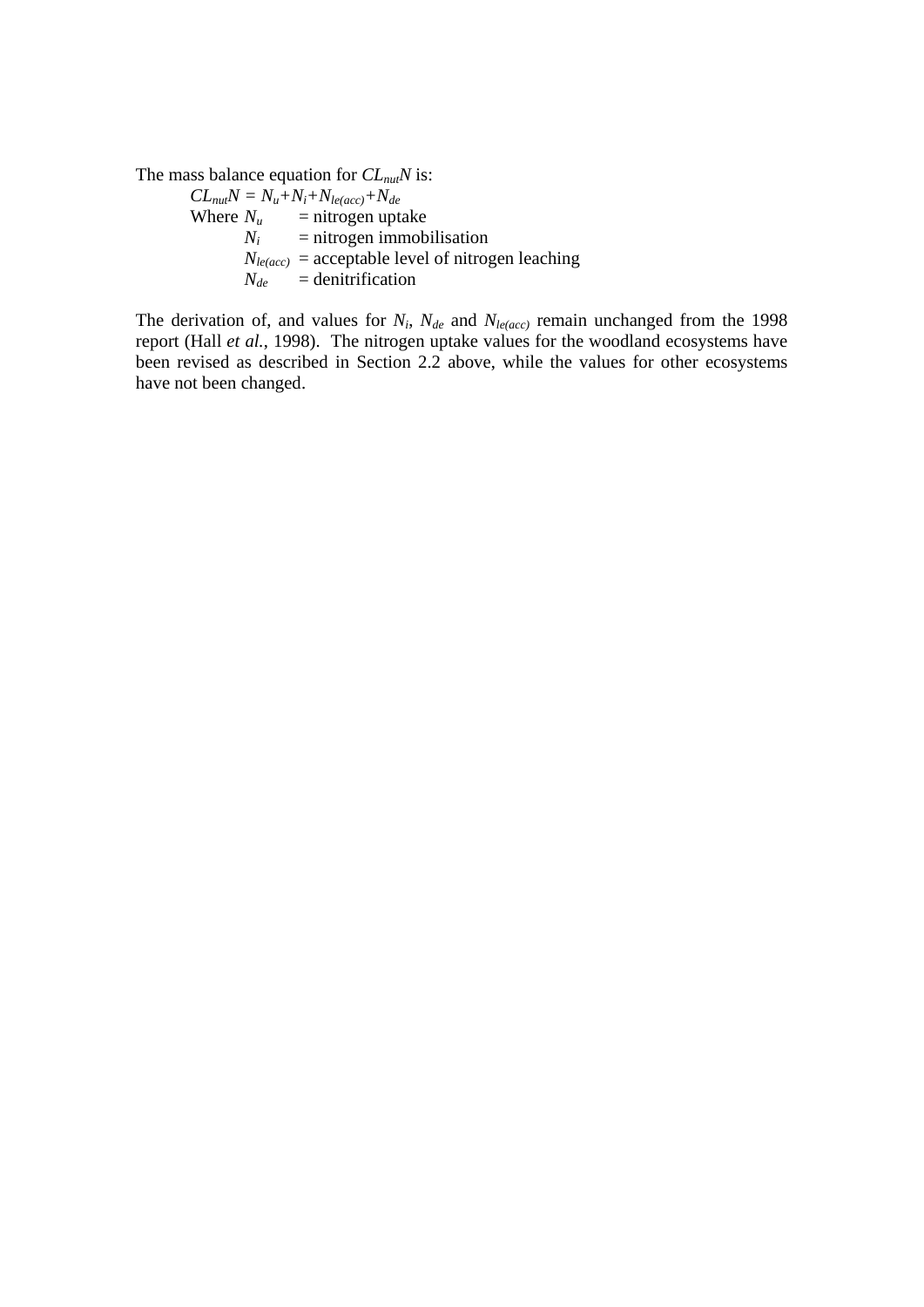#### **5 Critical Loads Function**

The Executive Body of the CLRTAP adopted the Protocol to Abate Acidification, Eutrophication and Ground-level Ozone in Gothenburg (Sweden) on 30 November 1999. The Protocol sets emission ceilings for 2010 for four pollutants: sulphur, oxidised nitrogen, ammonia and Volatile Organic Compounds (VOCs). Consequently, in addition to examining the impact of excess nitrogen as a nutrient (ie, eutrophication), it became necessary to consider the combined acidifying effects of both sulphur and nitrogen deposition. To examine these effects, the so-called "Critical Loads Function" (CLF) was developed in Europe (Posch *et al.*, 1999; Posch & Hettelingh, 1997; Posch *et al.*, 1995; Hettelingh *et al.*, 1995). The CLF defines separate acidity critical loads in terms of sulphur and nitrogen, referred to as the "minimum" and "maximum" critical loads of sulphur and nitrogen. These "new" acidity critical loads can be compared with sulphur and nitrogen deposition using the CLF (Hall *et al.* 1998, Hall *et al.*, 2001c). The effects of excess nitrogen as a nutrient are considered separately. The sections below describe any changes made to the calculations of these "new" acidity critical loads in preparation for the data submission in February 2001.

### **5.1 Maximum Critical Load of Sulphur (***CLmaxS***)**

For terrestrial ecosystems, *CLmaxS* is based on the acidity critical load values but also takes into account the net base cation deposition to the soil system and base cation removal from the system:

 $CL_{max}S = CL(A) + BC_{den} - BC_u$ Where  $CL(A)$  = acidity critical load (empirical or SMB)  $BC_{dep}^*$  = non-marine base cation less non-marine chloride deposition  $BC_u$  = base cation uptake by vegetation

The acidity critical loads used in this calculation are those described in Section 2 above.

For the calculations of *CLmaxS* for the 1998 data submission we used 20km non-marine base cation values for 1992-94 minus a modelled estimate of non-marine chloride for 2010 (Hall *et al.*, 1998). However, since other countries in Europe use present day values only, this was discussed with UK experts and we agreed to compare longer-term mean values of  $BC_{dep}$ , with those for 2-3 years and the values previously used. The latest available deposition data are for 1995-97 at 5km resolution; however, problems were identified in the non-marine deposition values in this data set, which have been reported back to NETCEN (via CEH Edinburgh) for clarification, hence these data have not been used. Comparisons of  $BC_{dep}$  values for 1986-91 (5km resolution data) with those previously used (ie, based on non-marine base cations for 1992-94 and modelled nonmarine chloride for 2010) showed that although the maximum values for 1986-91 were higher, the mean values across the country were lower than those previously used. However, we decided to use the 1986-91 5km data as longer-term mean values, rather than continue to include a modelled estimate of non-marine chloride for 2010.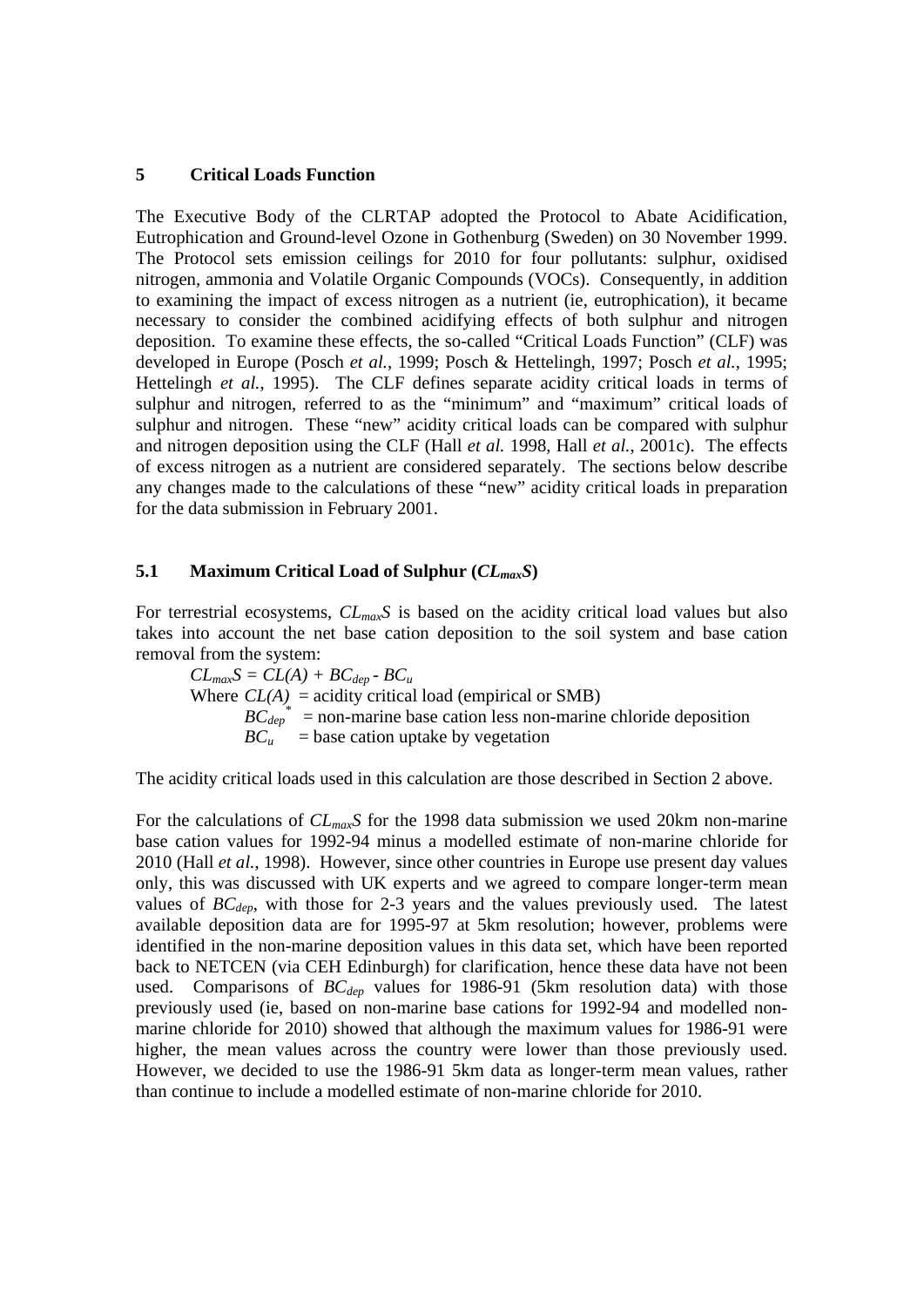Values for *BCu* remain unchanged for acid grassland, calcareous grassland and heathland. For the woodland ecosystems the new  $BC_u$  values described in Section 2.2 and listed in Table 1, were used.

The calculation of *CLmaxS* for freshwater ecosystems remains unchanged since 1998 (Hall *et al.*, 1998).

#### **5.2 Minimum Critical Load of Nitrogen (***CLminN***)**

The calculation of  $CL_{min}N$  for terrestrial ecosystems has been changed since that used in the UK in 1998 (which excluded denitrification), so it is now consistent with the UNECE Mapping Manual (UBA, 1996):

 $CL_{min}N = N_{u} + N_{i} + N_{de}$ Where  $N_u$  = nitrogen uptake  $N_i$  = nitrogen immobilisation  $N_{de}$  = denitrification

*Ni* data are the same as in 1998, based on soil type. Uptake values for woodland ecosystems have been modified according to Section 2.2 and Table 1 of this report. Uptake values for other ecosystems remain unchanged. Values for  $N_{de}$  are based on soil type (Hall *et al.*, 1998). The inclusion of *Nde* in the equation and revised nitrogen uptake values for woodland ecosystems have led to increased CL<sub>min</sub>N values

The calculations of *CL<sub>min</sub>N* for freshwater ecosystems remain unchanged since 1998 (Hall *et al.*, 1998).

#### **5.3 Maximum Critical Load of Nitrogen (***CLmaxN***)**

*CLmaxN* is calculated for terrestrial ecosystems as:  $CL_{max}N = CL_{min}N + CL_{max}S$ 

Changes to the input data used in the calculations of *CLminN* and *CLmaxS* have led to changes in the values of *CLmaxN*. However, for most ecosystems the changes are very small (less than 0.1 keq ha<sup>-1</sup> year<sup>-1</sup> for mean values).

The calculation of  $CL_{max}N$  for freshwater ecosystems remains unchanged since 1998 (Hall *et al.*, 1998).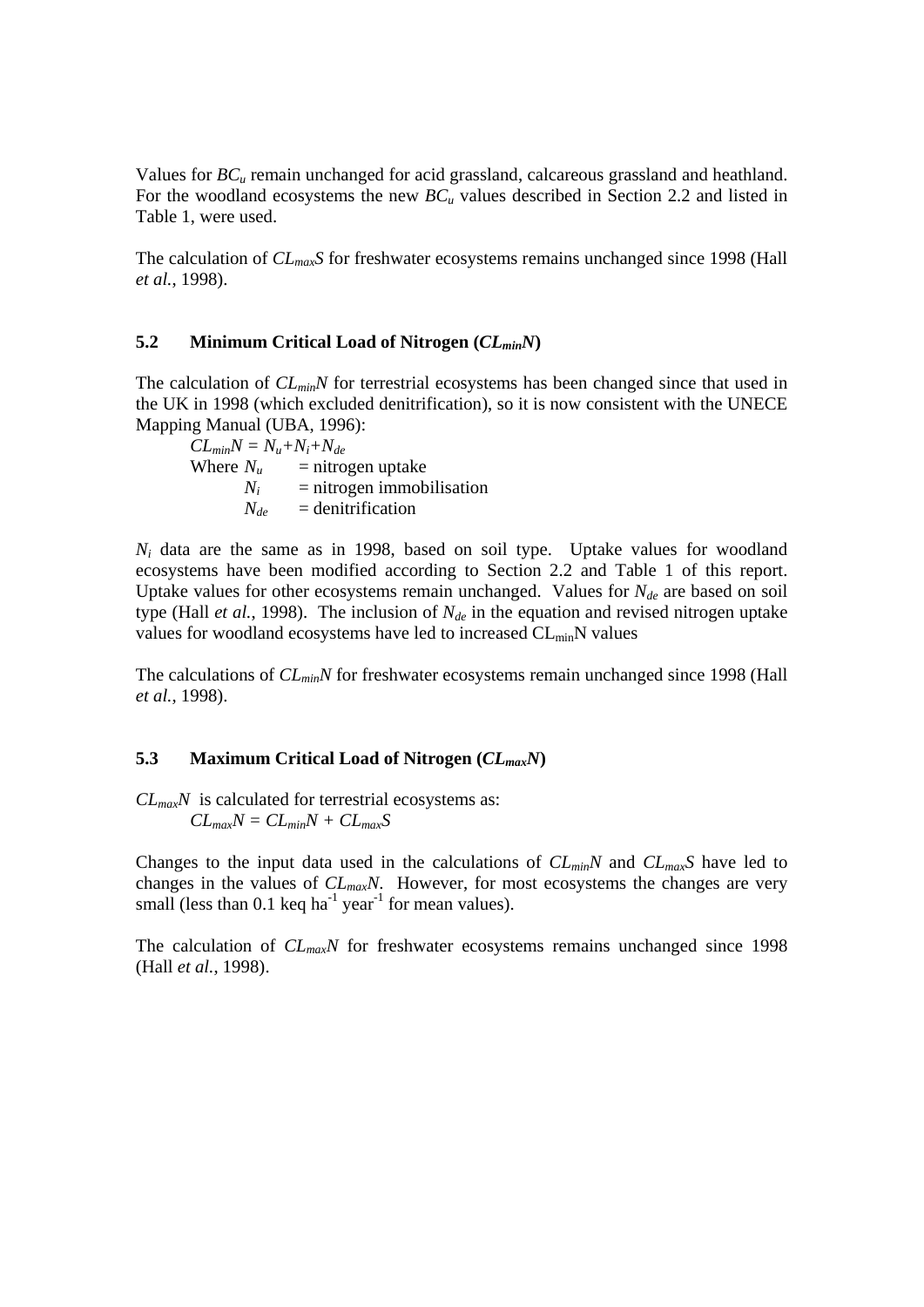#### **REFERENCES**

CORINE. 1994. CORINE Land Cover Technical Guide. European Commission. Directorate-General Environment, Nuclear Safety and Civil Protection.

Fuller, R.M., Groom, G.B. & Jones, A.R. 1994. The Land Cover Map of Great Britain: an automated classififcation of Landsat Thematic Mapper data. Photogrammetric Engineering and Remote Sensing, **60**, 553-562.

Hall, J., Bull, K., Bradley, I., Curtis, C., Freer-Smith, P., Hornung, M., Howard, D., Langan, S., Loveland, P., Reynolds, B., Ullyett, J. & Warr, T. 1998. Status of UK Critical Loads and Exceedances, January 1998. Part 1 – Critical Loads and Critical Loads Maps. Report prepared under DETR/NERC Contract EPG1/3/116. Also on the UK NFC web site at: http://critloads.ceh.ac.uk

Hall, J., Broughton, R., Bull, K., Curtis, C., Fowler, D., Heywood, E., Hornung, M., Metcalfe, S., Reynolds, B., Ullyett, J. & Whyatt, D. 2001. Status of UK Critical Loads and Exceedances, January 1998. Part 2 – Exceedances. In preparation.

Hall, J., Reynolds, B., Aherne, J. & Hornung, M. 2001a. The importance of selecting appropriate criteria for calculating acidity critical loads for terrestrial ecosystems using the simple mass balance equation. Water, Air and Soil Pollution: Focus **1**: 29-41.

Hall, J., Reynolds, B., Langan, S., Hornung, M., Kennedy, F. & Aherne, J. 2001b. Investigating uncertainties in the simple mass balance equation for acidity critical loads for terrestrial ecosystems in the United Kingdom. Water, Air and Soil Pollution: Focus **1**: 43-56.

Hettelingh, J.-P., Posch, M., de Smet, P.A.M. & Downing, R.J. 1995. The use of critical loads in emission reduction agreements in Europe. Water, Air and Soil Pollution, **85**, 2381-2388.

Posch, M. & Hettelingh, J.-P. 1997. Remarks on critical load calculations. In: Posch, M., de Smet, P.A.M., Hettelingh, J.-P. & Downing, R.J. (Eds.), Calculation and Mapping of Critical Thresholds in Europe: Status Report 1997. Coordination Centre for Effects, National Institute of Public Health and the Environment (RIVM), Bilthoven, The Netherlands. pp 25-28.

Posch, M., de Smet, P.A.M. & Hettelingh, J.-P. 1999. Critical loads and their exceedances in Europe: an overview. In: Posch, M., de Smet, P.A.M., Hettelingh, J.-P. & Downing, R.J. (Eds.), Calculation and Mapping of Critical Thresholds in Europe: Status Report 1999. Coordination Centre for Effects, National Institute of Public Health and the Environment (RIVM), Bilthoven, The Netherlands. pp 3-11.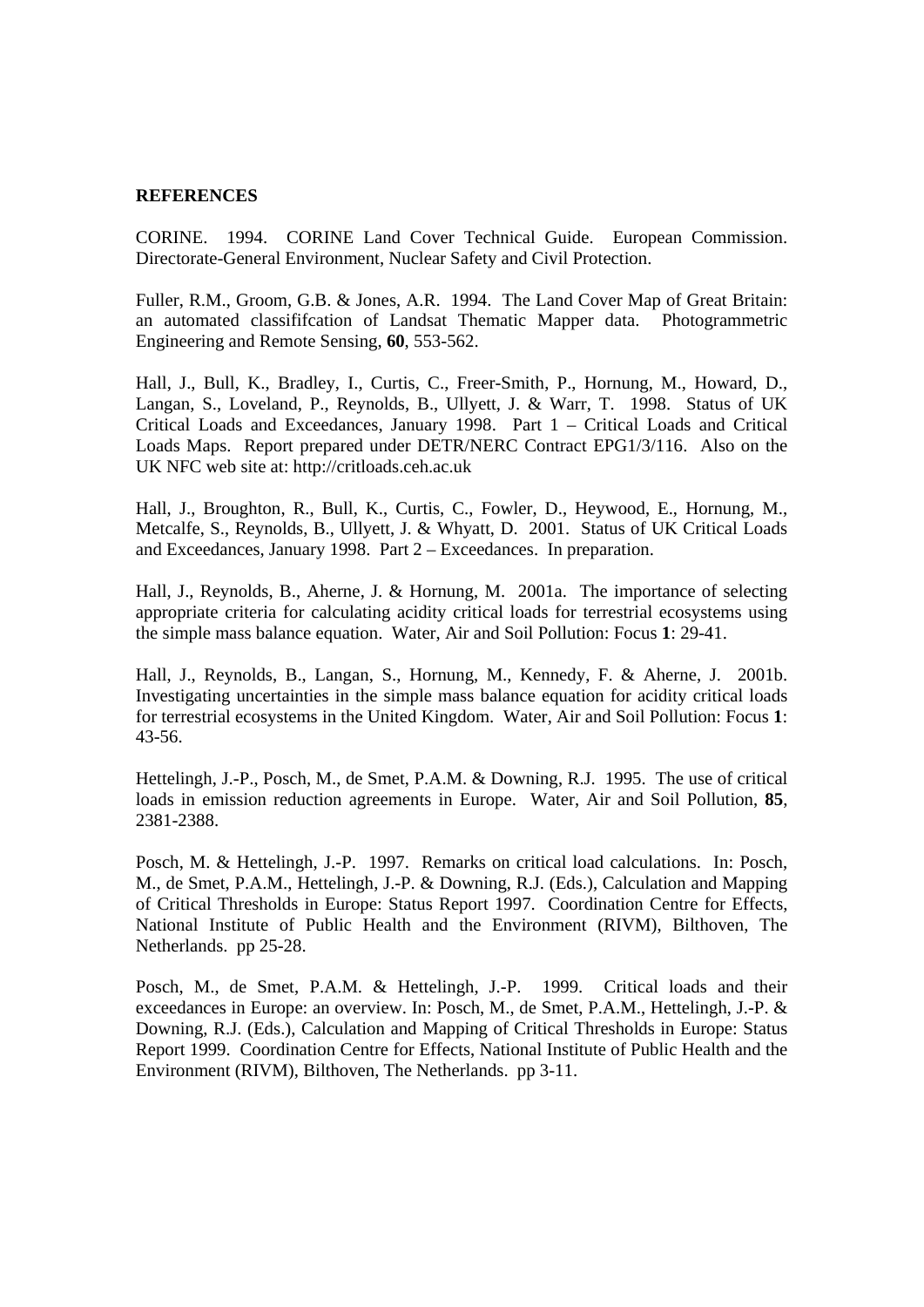Posch, M., de Vries, W., & Hettelingh, J.-P. 1995. Critical loads of sulphur and nitrogen. In: Posch, M., de Smet, P.A.M., Hettelingh, J.-P. & Downing, R.J. (Eds.), Calculation and Mapping of Critical Thresholds in Europe: Status Report 1995. Coordination Centre for Effects, National Institute of Public Health and the Environment (RIVM), Bilthoven, The Netherlands. pp 31-41.

Smith, C.S.S., Cresser, M.S. & Mitchell, R.D.J. 1993. Sensitivity to acid deposition of dystrophic peat in Great Britain. Ambio. **22**, 22.

Smith,R.I. & Fowler,D. 2001. Uncertainty in estimation of wet deposition of sulphur. Water, Air, and Soil Pollution (in press).

Smith,R.I., Fowler,D., Sutton,M.A., Flechard,C.R. & Coyle,M. 2000. Regional estimation of pollutant gas dry deposition in the UK: model description, sensitivity analyses and outputs. Atmospheric Environment, **34**, 3757-3777.

UBA. 1996. UNECE Manual on methodologies and criteria for mapping critical levels/loads and geographical areas where they are exceeded. Federal Environmental Agency (Umweltbundesamt), Berlin.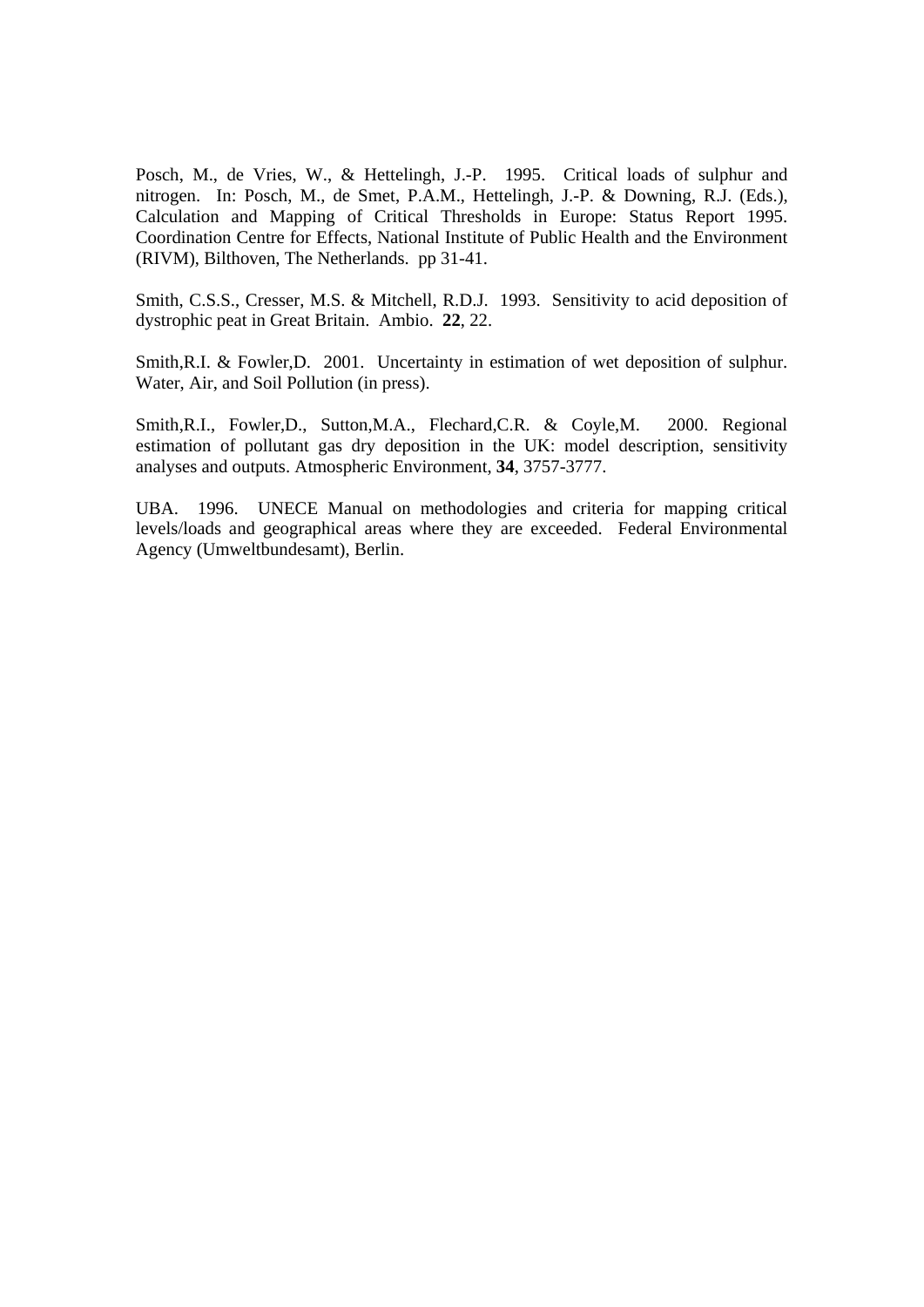Appendix 1 SMB equation using Ca:Al ratio as chemical criterion (mineral soils). NB. Base cation (BC) terms here only relate to calcium.

 $CL(A) = ANC<sub>w</sub> - ANC<sub>le(crit</sub>)$ Where:  $CL(A)$  = critical loads of acidity (calculated in eq ha<sup>-1</sup> year<sup>-1</sup>) [using units given here divide  $CL(A)$  by 1000 to give keq ha<sup>-1</sup> year<sup>-1</sup>] *ANC<sub>w</sub>* = Acid Neutralising Capacity produced by weathering (eq ha<sup>-1</sup> year<sup>-1</sup>)  $ANC<sub>le(crit)</sub>$  = critical leaching of ANC (eq ha<sup>-1</sup> year<sup>-1</sup>)  $= -A l_{le(crit)} - H_{le(crit)}$  $Al_{le(crit)}$  = critical leaching of Aluminium (eq ha<sup>-1</sup> year<sup>-1</sup>)  $= ((1.5 * BC_{le}) / \bar{C}a:Al) * 1000$  $BC_{1e}$  = calcium leaching (keq ha<sup>-1</sup> year<sup>-1</sup>)  $= BC_a - BC_u$  $BC_u$  = net uptake of calcium (keq ha<sup>-1</sup> year<sup>-1</sup>)  $=$  minimum (*u*, *BC<sub>a</sub>*) *u* = calcium uptake (keq ha<sup>-1</sup> year<sup>-1</sup>), see values in Table 2.  $BC_a$  = calcium availability (keq ha<sup>-1</sup> year<sup>-1</sup>)  $=$  maximum  $(Ca_w + Ca_{dep} - BC_{lemin}, 0)$  $Ca<sub>w</sub>$  = calcium weathering (keq ha<sup>-1</sup> year<sup>-1</sup>)  $Ca_{dep}$  = total (marine plus non-marine) calcium deposition for woodland 1995-97 (keq ha<sup>-1</sup> year<sup>-1</sup>)  $BC_{lcmin}$  = minimum calcium leaching (keq ha<sup>-1</sup> year<sup>-1</sup>)  $Q * [BC_i] * 0.01$  $Q = \text{runoff}$  (metres year<sup>-1</sup>)  $[BC_l]$  = limiting concentration for uptake of calcium (2μeq l<sup>-1</sup>)  $H_{le(crit)}$  = critical leaching of hydrogen ions (eq ha<sup>-1</sup> year<sup>-1</sup>)  $=(1.5 * ((BC<sub>le</sub> * 1000) / (K<sub>gibb</sub> * Ca:AI)))^{1/3} * (Q * 10000)^{2/3}$  $K_{gibb}$  = gibbsite equilibrium constant (mineral soils: 950 [m<sup>6</sup>/eq<sup>2</sup>])  $Ca:Al$  = Calcium:Aluminium ratio = 1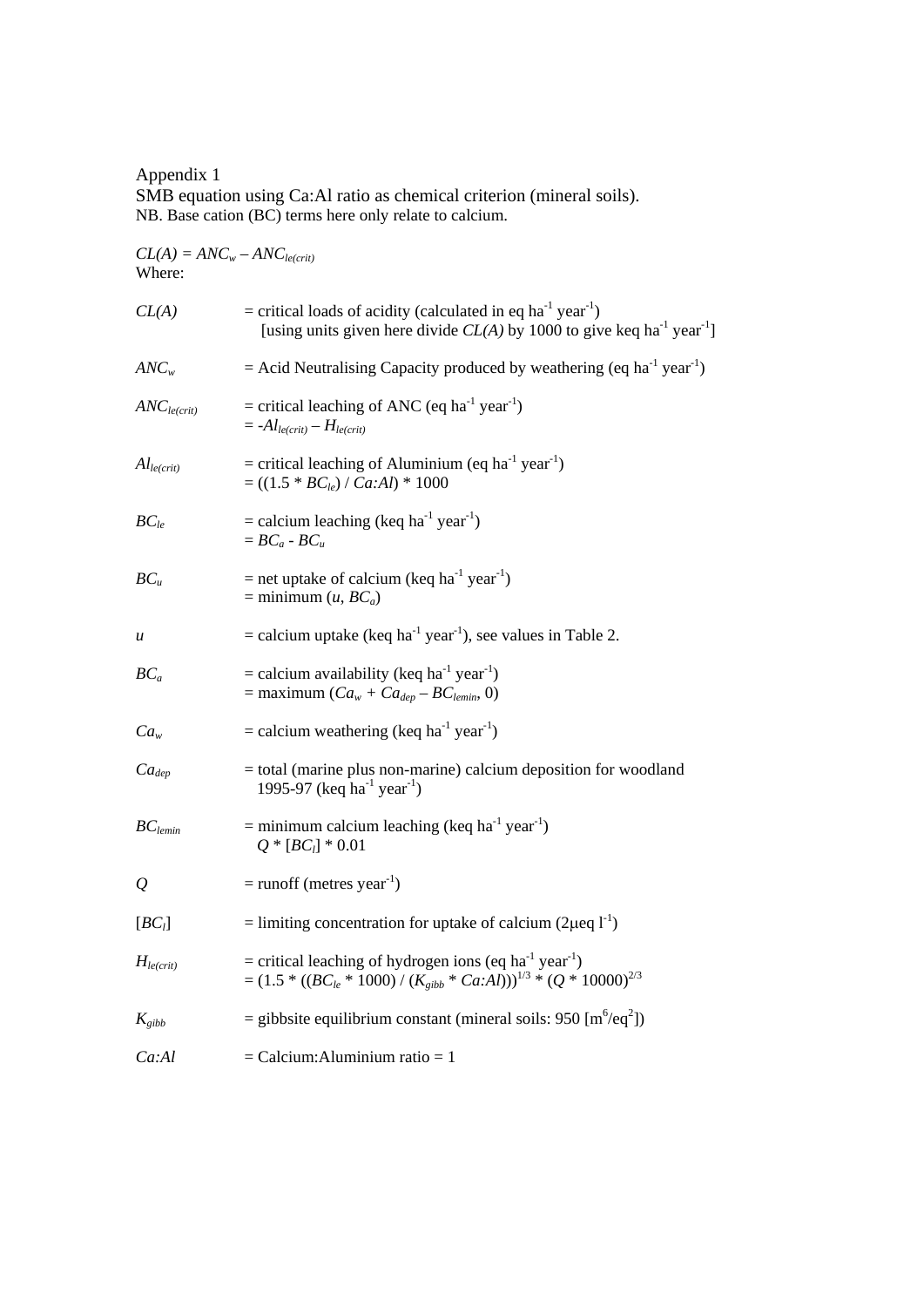## Appendix 2 SMB equation using critical pH as chemical criterion (organic soils).

| $CL(A) = ANC_w - ANC_{le(crit)}$ |  |
|----------------------------------|--|
| Where:                           |  |

| CL(A)                   | = critical loads of acidity (calculated in eq ha <sup>-1</sup> year <sup>-1</sup> )<br>[using units given here divide $CL(A)$ by 1000 to give keq ha <sup>-1</sup> year <sup>-1</sup> ] |
|-------------------------|-----------------------------------------------------------------------------------------------------------------------------------------------------------------------------------------|
| $ANC_w$                 | $=$ Acid Neutralising Capacity produced by weathering (eq ha <sup>-1</sup> year <sup>-1</sup> )                                                                                         |
| ANC <sub>le(crit)</sub> | = critical leaching of ANC (eq ha <sup>-1</sup> year <sup>-1</sup> )<br>$= Q * (HI + [Al])$                                                                                             |
| $\mathcal{Q}$           | $=$ runoff (m <sup>3</sup> ha <sup>-1</sup> = mm runoff * 10)                                                                                                                           |
| [H]                     | $=$ hydrogen ion concentration (eq m <sup>-3</sup> )<br>$= 10^{(-pH)} * 1000$                                                                                                           |
| pH                      | $=$ critical pH $(4.0)$                                                                                                                                                                 |
| [Al]                    | $=$ aluminium concentration (eq m <sup>-3</sup> )<br>$= K_{gibb} * H^3$                                                                                                                 |
| $K_{gibb}$              | = gibbsite equilibrium constant (organic soils: $9.5 \,[\text{m}^6/\text{eq}^2]$ )                                                                                                      |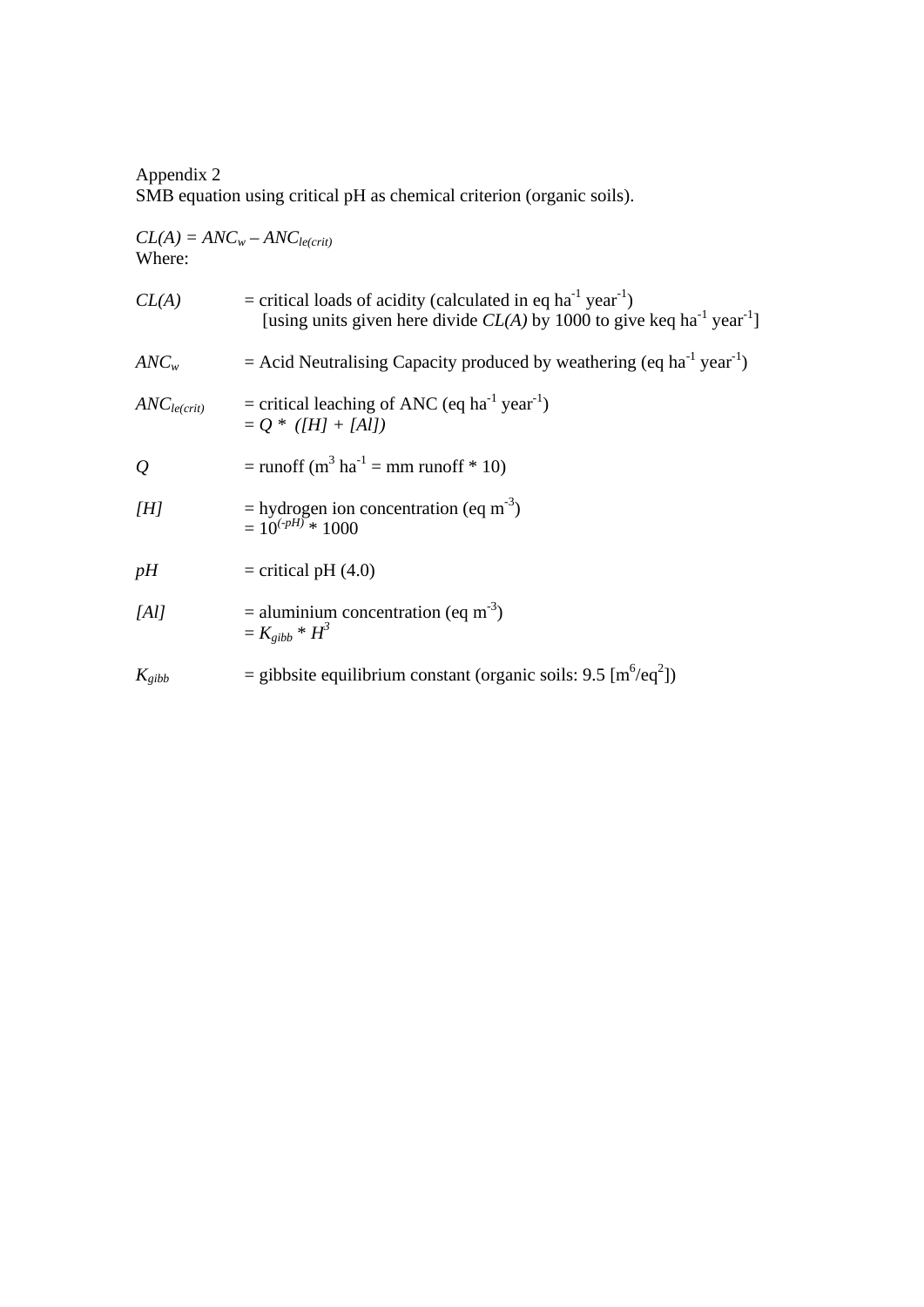| Critical loads | Ecosystem     | Minimum  | Maximum | Data sources/methods used                             | Justification                                           |
|----------------|---------------|----------|---------|-------------------------------------------------------|---------------------------------------------------------|
| parameter      | $code^*$      | value    | value   |                                                       |                                                         |
| $CL_{max}(S)$  | AG            | 130      | 5030    | $= CLA + (BC_{dep}^* - Cl_{dep}^*) - BC_u$            | Mapping Manual (UBA, 1996)                              |
| Eq/ha/year     | $\rm{CG}$     | 598      | 4798    | $CLA = empirical soil critical loads (based on)$      |                                                         |
|                | H             | 130      | 5010    | weathering rate & mineralology of dominant soil type) |                                                         |
|                | $\mathcal{C}$ | 10       | 11732   | for AG, CG & H, and SMB equation for C & D.           |                                                         |
|                | $\mathbf D$   | 4        | 11108   | See BCdep, Cldep and BCu comments below.              |                                                         |
|                | W             | $\Omega$ | 36900   | $=\underline{L_{crit}}/(1-\rho_S)$                    |                                                         |
| $CL_{min}(N)$  | AG            | 213      | 570     | $=N_u + N_i + N_{de}$                                 | Mapping Manual.                                         |
| Eq/ha/year     | $\rm{CG}$     | 857      | 1214    | See Nu, Ni, & Nde comments below.                     |                                                         |
|                | H             | 433      | 790     |                                                       |                                                         |
|                | $\mathcal{C}$ | 643      | 1000    |                                                       |                                                         |
|                | $\mathbf D$   | 643      | 1000    |                                                       |                                                         |
|                | W             | 15       | 638     | $=fN_u + (1 - r)(N_i + N_{de})$                       | Mapping Manual.                                         |
|                |               |          |         |                                                       | $N_{de}$ values catchment-weighted according to area of |
|                |               |          |         |                                                       | different soils present in catchment.                   |
| $CL_{max}(N)$  | AG            | 363      | 5550    | $= CL_{max}(S) + CL_{min}(N)$                         | <b>Mapping Manual</b>                                   |
| Eq/ha/year     | CG            | 1455     | 5972    |                                                       |                                                         |
|                | H             | 583      | 5466    |                                                       |                                                         |
|                | $\mathcal{C}$ | 733      | 12651   |                                                       |                                                         |
|                | D             | 647      | 11751   |                                                       |                                                         |
|                | W             | 143      | 201500  | $= CL_{min}N + (L_{crit}/I - \rho N)$                 | Mapping Manual.                                         |
| $CL_{nut}(N)$  | AG            | 714      | 1786    | Empirical values applied:                             | Mapping Manual.                                         |
| Eq/ha/year     |               |          |         | Acid grassland: 10, 12.5, 25 kg N/ha/year depending   | Empirical values recommended by UK experts (Hall et     |
|                |               |          |         | on species present.                                   | al. 1998). However, the UK will review these after      |
|                | CG            | 3571     | 3571    | Empirical value applied: 50 kg N/ha/year              | the UNECE workshop in 2002 to review empirical          |
|                | H             | 714      | 1214    | Empirical values applied:                             | critical loads for nutrient nitrogen.                   |
|                |               |          |         | 10, 15, 17 kg N/ha/year depending on species present. |                                                         |

#### Appendix 3. Summary of UK critical load values and the justification for their use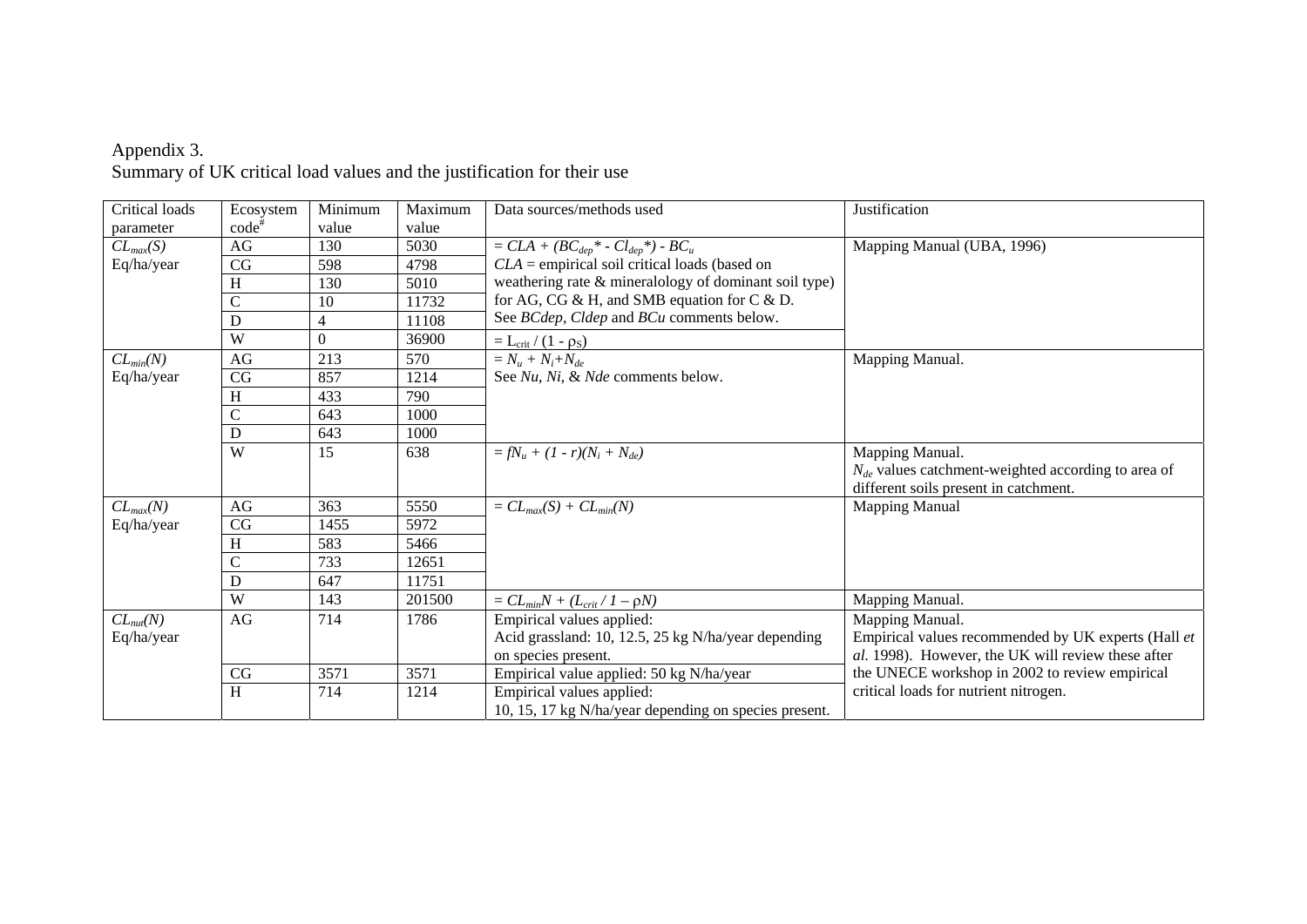|                             | $\overline{C}$ | 928                      | 928            | Minimum of empirical value (13 kg N/ha/year) or<br>mass balance value (where $CL_{nu}(N) = N_u + N_i +$<br>$N_{le(ncc)} + N_{de}$ ). $N_i$ & $N_{de}$ values between 1 & 4 kg<br>N/ha/year depending on soil type. Previously only<br>mass balance used for conifers. | Mass balance equation and empirical value as<br>recommended in Mapping Manual. Input values<br>recommended by UK experts (Hall et al. 1998).<br>Empirical value lower everywhere.                              |
|-----------------------------|----------------|--------------------------|----------------|-----------------------------------------------------------------------------------------------------------------------------------------------------------------------------------------------------------------------------------------------------------------------|----------------------------------------------------------------------------------------------------------------------------------------------------------------------------------------------------------------|
|                             | D              | 1071                     | 1214           | Minimum of empirical value (17kg N/ha/year) or mass<br>balance value (where $CL_{nu}(N) = N_u + N_i + N_{le(acc)} +$<br>$N_{de}$ ). $N_i \& N_{de}$ values between 1 & 4 kg N/ha/year<br>depending on soil type.                                                      | Mapping Manual. Empirical values recommended by<br>UK experts. Input values to mass balance equation<br>recommended by UK experts (Hall et al. 1998).                                                          |
|                             | W              | $\overline{a}$           |                | Not calculated.                                                                                                                                                                                                                                                       |                                                                                                                                                                                                                |
| $BC_{dep}^*$ - $Cl_{dep}^*$ | AG             | 0                        | 1150           | $BC_{dep}$ <sup>*</sup> and $Cl_{dep}$ <sup>*</sup> = changed to measured mean data                                                                                                                                                                                   | Mapping Manual.                                                                                                                                                                                                |
| Eq/ha/year                  | CG             | 0                        | 1150           | 1986-91 for low vegetation.                                                                                                                                                                                                                                           |                                                                                                                                                                                                                |
|                             | H              | $\theta$                 | 1150           |                                                                                                                                                                                                                                                                       |                                                                                                                                                                                                                |
|                             | $\overline{C}$ | 0                        | 1850           | $BC_{dep}$ <sup>*</sup> and $Cl_{dep}$ <sup>*</sup> = changed to measured mean data                                                                                                                                                                                   |                                                                                                                                                                                                                |
|                             | $\mathbf D$    | $\boldsymbol{0}$         | 1850           | 1986-91 for woodland ecosystems.                                                                                                                                                                                                                                      |                                                                                                                                                                                                                |
|                             | $\overline{W}$ | ٠                        | ÷.             | Not used.                                                                                                                                                                                                                                                             |                                                                                                                                                                                                                |
| $BC_u$<br>Eq/ha/year        | AG             | $\theta$                 | $\Omega$       | Set to zero - uptake negligible for acid grassland.                                                                                                                                                                                                                   | Based on published data by UK experts.                                                                                                                                                                         |
|                             | CG             | 222                      | 222            | Includes removal via sheep.                                                                                                                                                                                                                                           | Based on published data by UK experts.                                                                                                                                                                         |
|                             | H              | $\Omega$                 | $\overline{0}$ | No uptake for heathland.                                                                                                                                                                                                                                              |                                                                                                                                                                                                                |
|                             | $\overline{C}$ | 250                      | 250            | New values. Calculated from: average volume<br>increment * basic wood density * concentration in<br>wood and assuming potential yields achieved. Values<br>based on data for Sitka Spruce.                                                                            | Based on published data. Single value for UK for<br>each of the following: coniferous woodland (all soils),<br>deciduous woodland (Ca-poor soils), deciduous<br>woodland (Ca-rich soils). Regional and species |
|                             | D              | 400                      | 850            | New values. Calculated from: average volume<br>increment * basic wood density * concentration in<br>wood and assuming potential yields achieved. Values<br>based on data for Oak. Minimum value for Ca-poor<br>soils and maximum value for Ca-rich soils.             | specific volume increment and concentration in wood<br>to be incorporated in future.<br>NB. These used in CLmaxS calculations only,<br>estimates of calcium uptake only used in SMB for<br>mineral soils.      |
|                             | W              | $\overline{\phantom{a}}$ |                | Not used.                                                                                                                                                                                                                                                             |                                                                                                                                                                                                                |
| $ANC_w$                     | AG             |                          |                | SMB not used: empirical critical loads of acidity for                                                                                                                                                                                                                 | Methods agreed by UK experts (Hall et al. 1998).                                                                                                                                                               |
| Eq/ha/year                  | CG             | $\overline{a}$           |                | soils applied, therefore ANCw not assigned.                                                                                                                                                                                                                           | (SMB only applied to woodland ecosystems in UK).                                                                                                                                                               |
|                             | $\rm H$        |                          |                |                                                                                                                                                                                                                                                                       |                                                                                                                                                                                                                |
|                             | $\overline{C}$ | $\Omega$                 | 4000           | Set to zero for peat soils                                                                                                                                                                                                                                            | Recommended in Mapping Manual. See Hornung et                                                                                                                                                                  |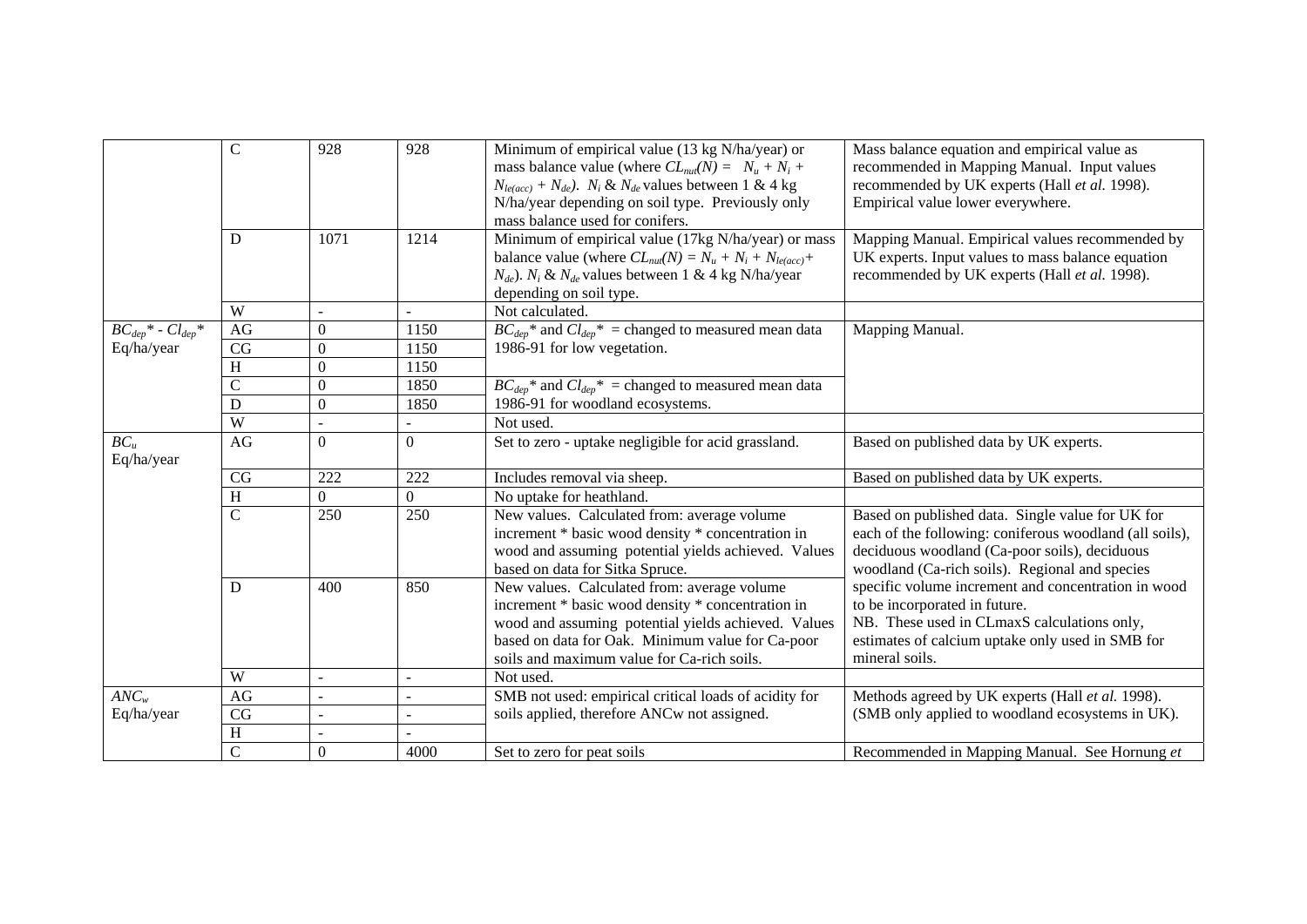|                             | D                      | $\Omega$                 | 4000 |                                                                                                                                      | al., 1995. Assigned values checked against<br>application of PROFILE for limited number of sites. |
|-----------------------------|------------------------|--------------------------|------|--------------------------------------------------------------------------------------------------------------------------------------|---------------------------------------------------------------------------------------------------|
|                             | W                      | $\blacksquare$           |      | Not used.                                                                                                                            |                                                                                                   |
| $\overline{ANC}_{le(crit)}$ | AG                     | $\blacksquare$           |      | SMB not used: empirical critical loads of acidity for                                                                                | Methods agreed by UK experts (Hall et al. 1998).                                                  |
| Eq/ha/year                  | CG                     | $\blacksquare$           |      | soils applied, therefore ANCle(crit) not calculated.                                                                                 | (SMB only applied to woodland ecosystems in UK).                                                  |
|                             | H                      | $\sim$                   |      |                                                                                                                                      |                                                                                                   |
|                             | $\mathcal{C}$          | 0.1                      | 7734 | Calculated via SMB equation with ratio of $Ca:AI = 1$                                                                                | SMB with BC:Al ratio and base cation deposition                                                   |
|                             | D                      | $\Omega$                 | 7067 | as chemical criterion for mineral soils and critical pH                                                                              | produced unrealistically high critical loads. Ca:Al                                               |
|                             |                        |                          |      | 4.0 for organic soils. Empirical acidity critical loads<br>applied to peat soils.                                                    | ratio recommended in paper by Cronan & Grigel<br>(1995).                                          |
|                             | W                      | $\overline{\phantom{a}}$ |      | For freshwaters the $ANClimit$ is set at zero $\mu$ eq/l.                                                                            | Value selected for 50% probability of damage to                                                   |
|                             |                        |                          |      |                                                                                                                                      | brown trout populations.                                                                          |
| $N_u$<br>Eq/ha/year         | AG                     | 70                       | 70   | Equivalent to 1kg N/ha/year                                                                                                          | Based on published data by UK experts                                                             |
|                             | CG                     | 714                      | 714  | Equivalent to 10kg N/ha/year                                                                                                         |                                                                                                   |
|                             | H                      | 290                      | 290  | Equivalent to 4kg N/ha/year                                                                                                          |                                                                                                   |
|                             | $\mathsf{C}$           | 500                      | 500  | New values. Methods as for $BC_u$ .                                                                                                  | Based on published data – one value for whole of UK:                                              |
|                             | D                      | 500                      | 500  |                                                                                                                                      | regional growth values to be incorporated in future.                                              |
|                             | $\overline{W}$         | $\Omega$                 | 279  | = fN <sub>u</sub> . Uses $N_u$ value of 279 eq/ha/year for all<br>coniferous forest multiplied by percentage forest in<br>catchment. | Based on published data. Curtis et al (1998).                                                     |
| $N_i$                       | AG                     | 71                       | 214  | Values dependant on soil type.                                                                                                       | Based on published data for long term sustainability.                                             |
| Eq/ha/year                  | CG                     | 71                       | 214  | Equivalent to 1 or 3 kg N/ha/year                                                                                                    |                                                                                                   |
|                             | H                      | 71                       | 214  |                                                                                                                                      |                                                                                                   |
|                             | $\mathcal{C}$          | $\overline{71}$          | 214  |                                                                                                                                      |                                                                                                   |
|                             | $\mathbf D$            | 71                       | 214  |                                                                                                                                      |                                                                                                   |
|                             | $\overline{W}$         | 7                        | 214  | $N_i$ values catchment-weighted according to area of                                                                                 |                                                                                                   |
|                             |                        |                          |      | different soils present in catchment.                                                                                                |                                                                                                   |
| $N_{le(acc)}$               | AG                     | $\overline{a}$           | ÷.   | Empirical nutrient nitrogen critical loads used,                                                                                     |                                                                                                   |
| Eq/ha/year                  | $\overline{\text{CG}}$ |                          |      | therefore Nle(acc) not assigned.                                                                                                     |                                                                                                   |
|                             | H                      |                          |      |                                                                                                                                      |                                                                                                   |
|                             | $\mathsf{C}$           | 428                      | 428  | Equivalent to 6kg N/ha/year.                                                                                                         | Values based on data from a limited number of                                                     |
|                             | D                      | 428                      | 428  |                                                                                                                                      | detailed site studies for GB plantations.                                                         |
|                             | W                      |                          |      | Not used.                                                                                                                            |                                                                                                   |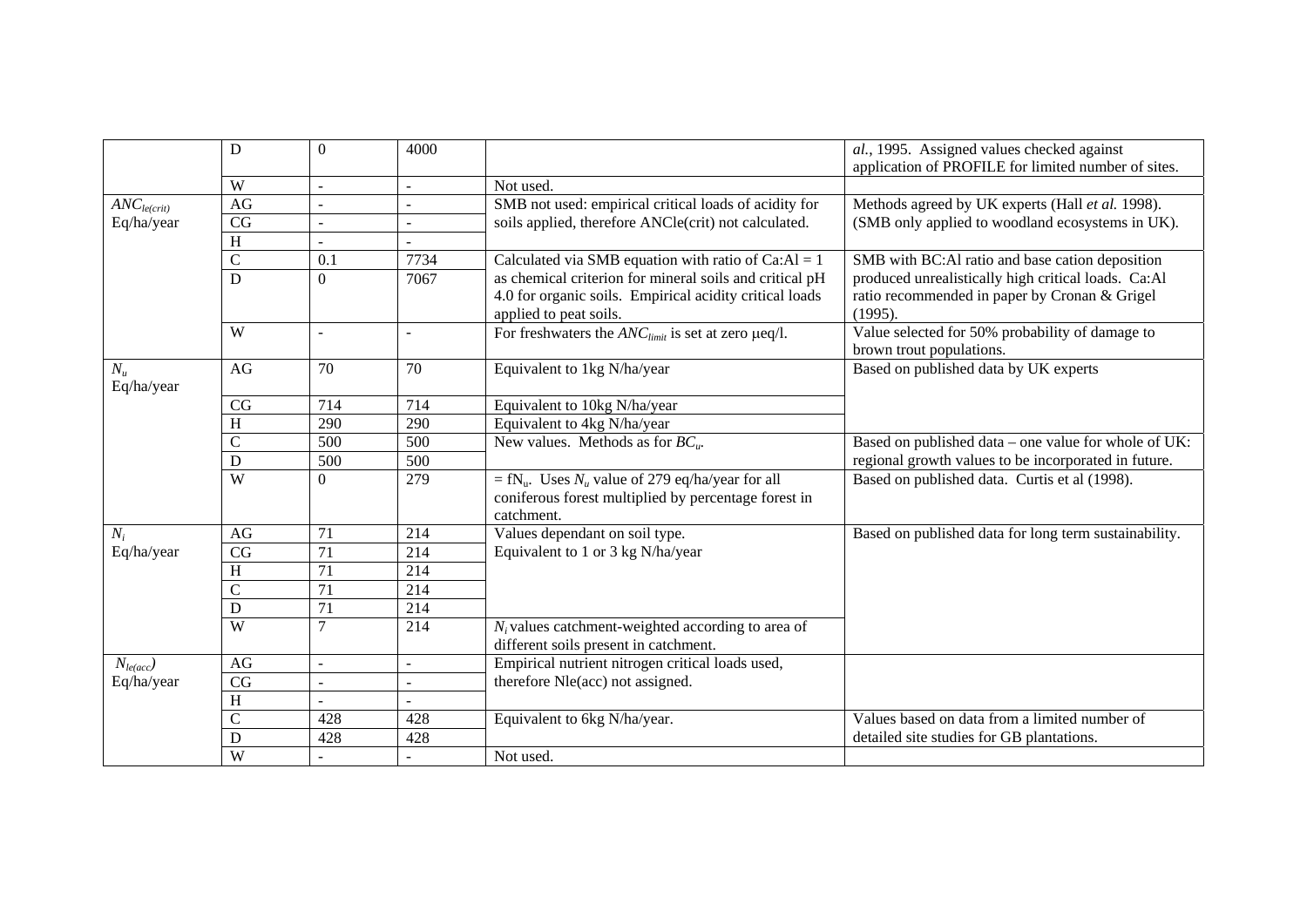| $N_{de}$<br>Eq/ha/year | AG<br>CG<br>H      | 71<br>71<br>71           | 286<br>286<br>286            | Used in CLminN only. (Empirical critical loads of<br>nutrient nitrogen used). Values assigned according to<br>soil type. Equivalent to 1, 2 or 4 kg N/ha/year. |                                                                                                                                              |
|------------------------|--------------------|--------------------------|------------------------------|----------------------------------------------------------------------------------------------------------------------------------------------------------------|----------------------------------------------------------------------------------------------------------------------------------------------|
|                        | $\mathcal{C}$<br>D | 71<br>71                 | 286<br>286                   | Used in CLminN and mass balance of CLnutN.<br>Values assigned according to soil type.                                                                          |                                                                                                                                              |
|                        | W                  |                          | 285                          | Uses catchment-weighted $N_{de}$ values (based on soil<br>type) instead of $f_{de}$ .                                                                          | Use of $f_{de}$ (0.1-0.8) as in Mapping Manual gives $N_{de}$<br>values up to 25kg N/ha/year – much too high for UK<br>(Curtis et al, 1998). |
| Precipitation          | AG                 |                          |                              | SMB not used, therefore Q not assigned.                                                                                                                        |                                                                                                                                              |
| surplus $Q(m)$         | CG                 | $\overline{\phantom{a}}$ | $\qquad \qquad \blacksquare$ |                                                                                                                                                                |                                                                                                                                              |
|                        | H                  |                          |                              |                                                                                                                                                                |                                                                                                                                              |
|                        | $\mathcal{C}$      | 0.057                    | 3.876                        | 1km runoff data based on 30-year (1941-1970) mean                                                                                                              | Used in SMB equation for acidity critical loads.                                                                                             |
|                        | D                  | 0.057                    | 3.876                        | rainfall data.                                                                                                                                                 |                                                                                                                                              |
|                        | W                  | 0.097                    | 3.364                        | 1km catchment-weighted runoff based on mean<br>rainfall data for 1941-70 for GB and 1961-90 for NI.                                                            | Used in FAB.                                                                                                                                 |
| $k_{gibb}$             | AG                 |                          |                              | SMB not used (empirical acidity critical loads                                                                                                                 |                                                                                                                                              |
| (m6/eq2)               | CG                 |                          |                              | applied).                                                                                                                                                      |                                                                                                                                              |
|                        | H                  |                          |                              |                                                                                                                                                                |                                                                                                                                              |
|                        | $\mathsf{C}$       | 9.5                      | 950                          | Minimum value applied to organic soils and maximum                                                                                                             | Mapping Manual.                                                                                                                              |
|                        | D                  | 9.5                      | 950                          | value applied to mineral soils.                                                                                                                                |                                                                                                                                              |
|                        | W                  |                          |                              | Not used.                                                                                                                                                      |                                                                                                                                              |

# Ecosystem Codes:

 $AG = acid$  grassland

 $CG = \ncalcareous grassland$ 

 $H =$  heathland

 $C =$  coniferous forest

 $D =$  deciduous forest

 $W = waters$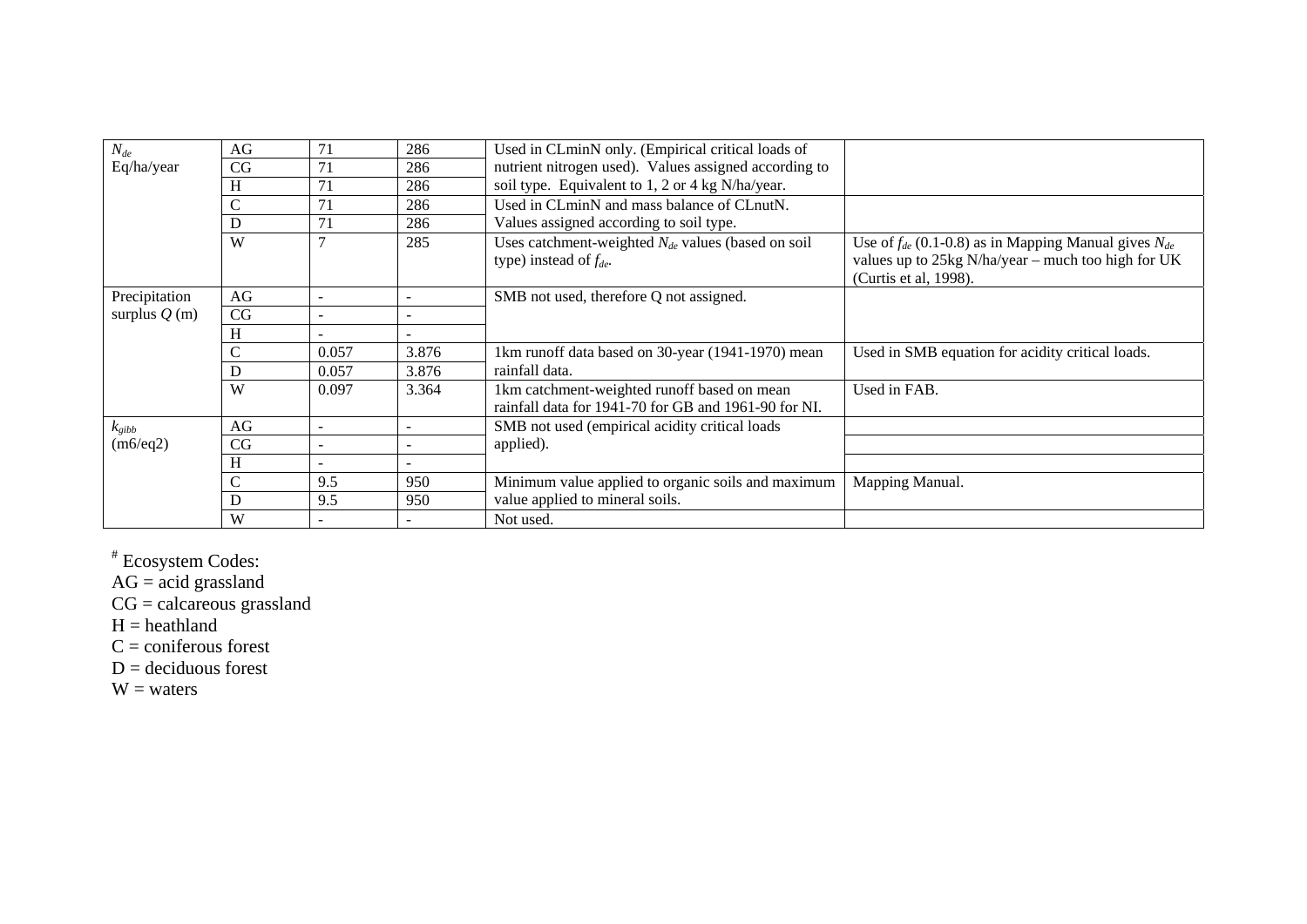### **References**

Cronan, C.S. & Grigal, D.F. 1995. Use of calcium/aluminium ratios as indicators of stress in forest ecosystems. Journal of Environmental Quality, 24:209-226.

Curtis, C.J., Allott, T.E.H., Bird, D., Hall, J., Harriman, R., Helliwell, R., Kernan, M., Reynolds, B. & Ullyett, J. 1998. Critical loads of sulphur and nitrogen for freshwaters in Great Britain and assessment of deposition reduction requirements with the First-order Acidity Balance (FAB) model. Research Paper No. 16. Environmental Change Research Centre, University College London.

Hall, J., Bull, K., Bradley, I., Curtis, C., Freer-Smith, P., Hornung, M., Howard, D., Langan, S., Loveland, P., Reynolds, B., Ullyett, J. & Warr, T. 1998. Status of UK critical loads and exceedances, January 1998. Part 1 – Critical loads and critical loads maps. Report prepared under DETR/NERC Contract EPG1/3/116. Also on the UK NFC web site: http://critloads.ceh.ac.uk

Hornung, M., Bull, K.R., Cresser, M., Hall, J., Langan, S.J., Loveland, P. & Smith, C. 1995. An empirical map of critical loads of acidity for soils in Great Britain. Environmental Pollution, 90:301-310.

Posch, M., Hettelingh, J.-P., de Smet, P.A.M. & Downing, R.J. (eds.) 1997. Calculation and mapping of critical thresholds in Europe: CCE Status Report 1997. National Institute of Public Health and the Environment, Report 259101007, Bilthoven, Netherlands.

UBA, 1996. Manual on methodologies and criteria for mapping critical levels/loads and geographical areas where they are exceeded. UNECE Convention on Long-Range Transboundary Air Pollution. Federal Environmental Agency (Umweltbudesamt), Berlin.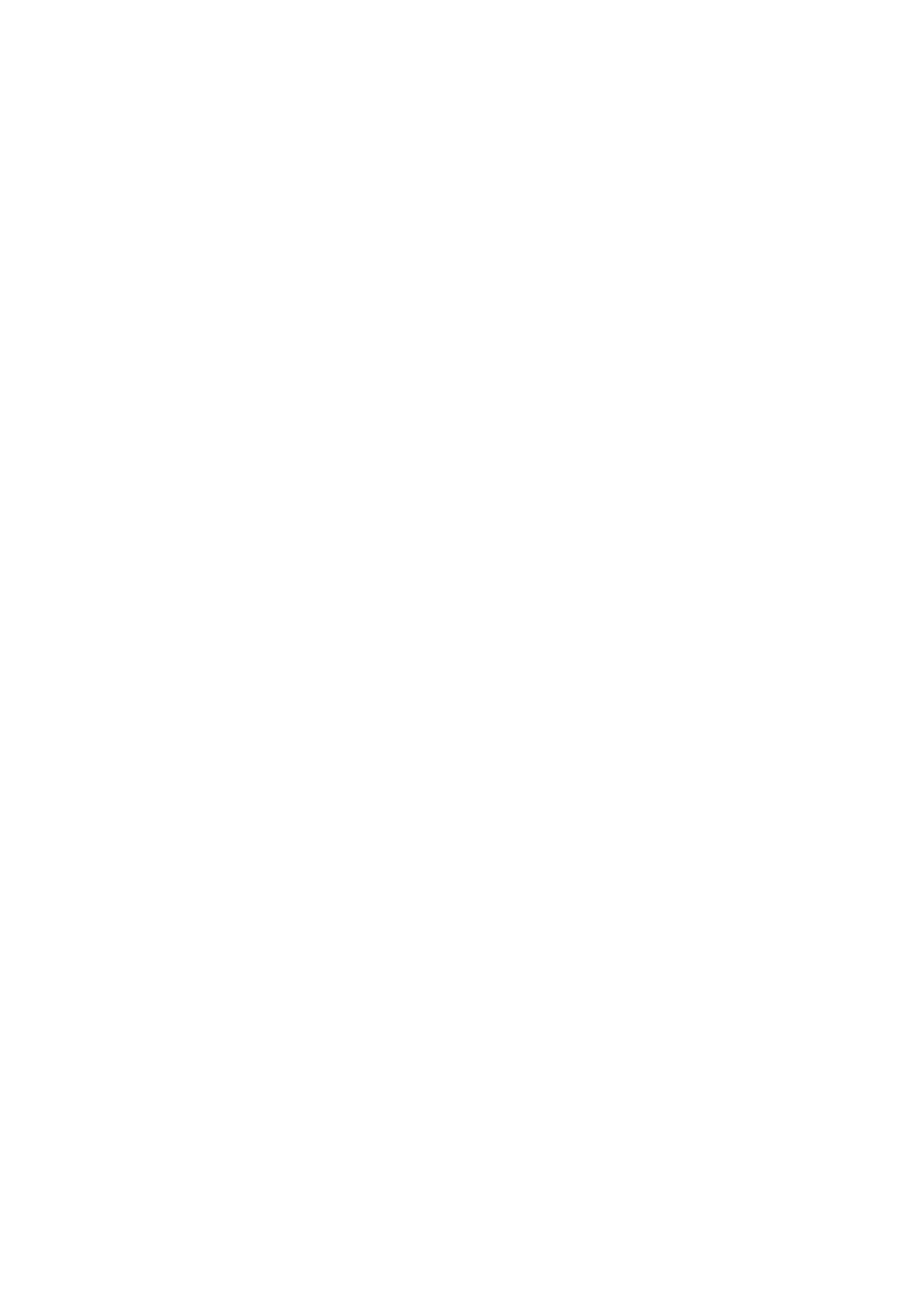Appendix 4: Maps of critical loads based on the old (1998) versus the new (2001) calculations.

The following pages contain ecosystem maps of:

- The maximum critical loads of sulphur (*CLmax(S)*)
- The minimum critical loads of nitrogen  $(CL_{min}(N))$
- The maximum critical loads of nitrogen ( $CL_{max}(N)$ )
- Critical loads of nutrient nitrogen  $(CL_{nu}(N))$

The text in the main body of the report describes the derivation of these critical loads and should be read in conjunction with viewing these maps.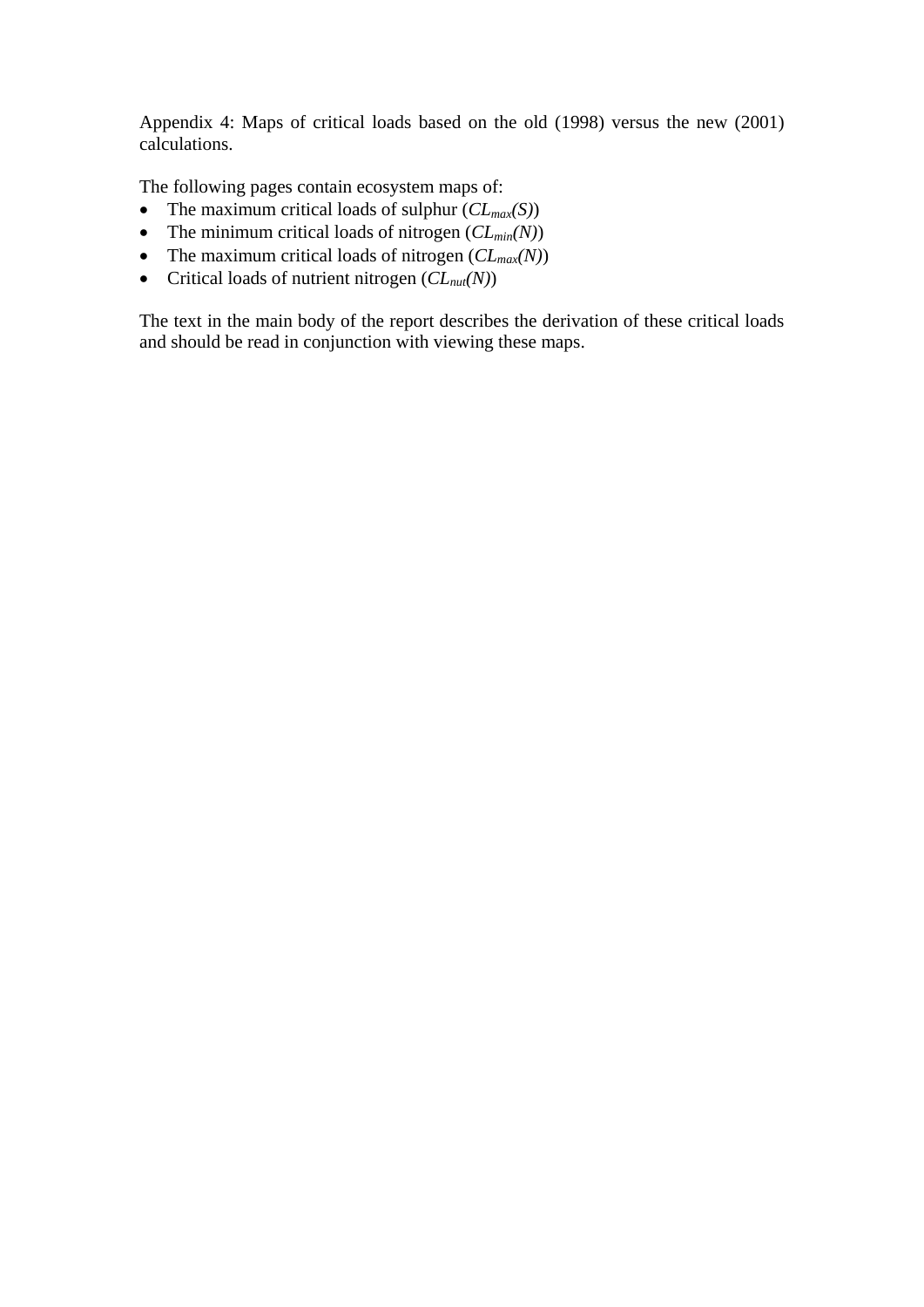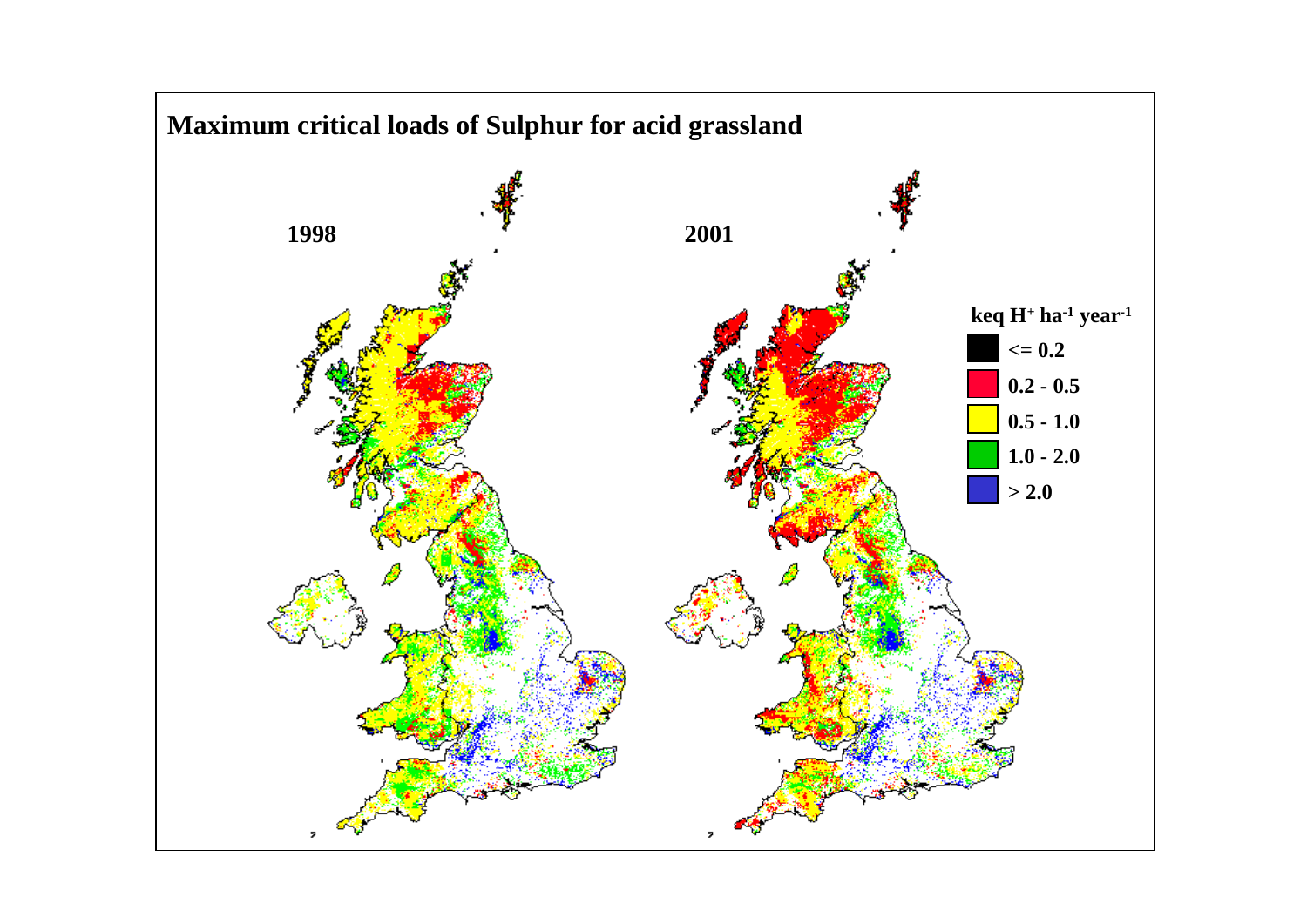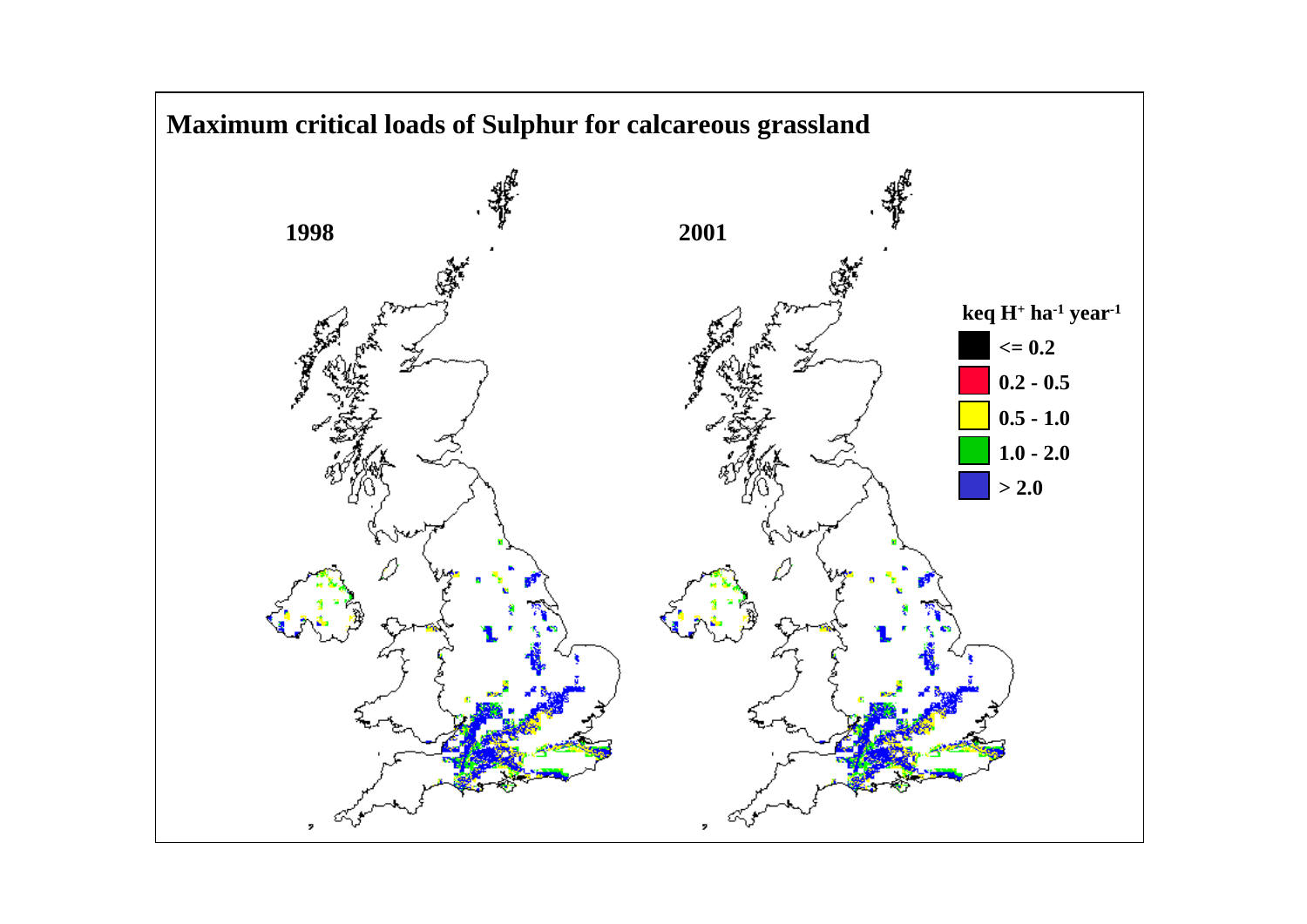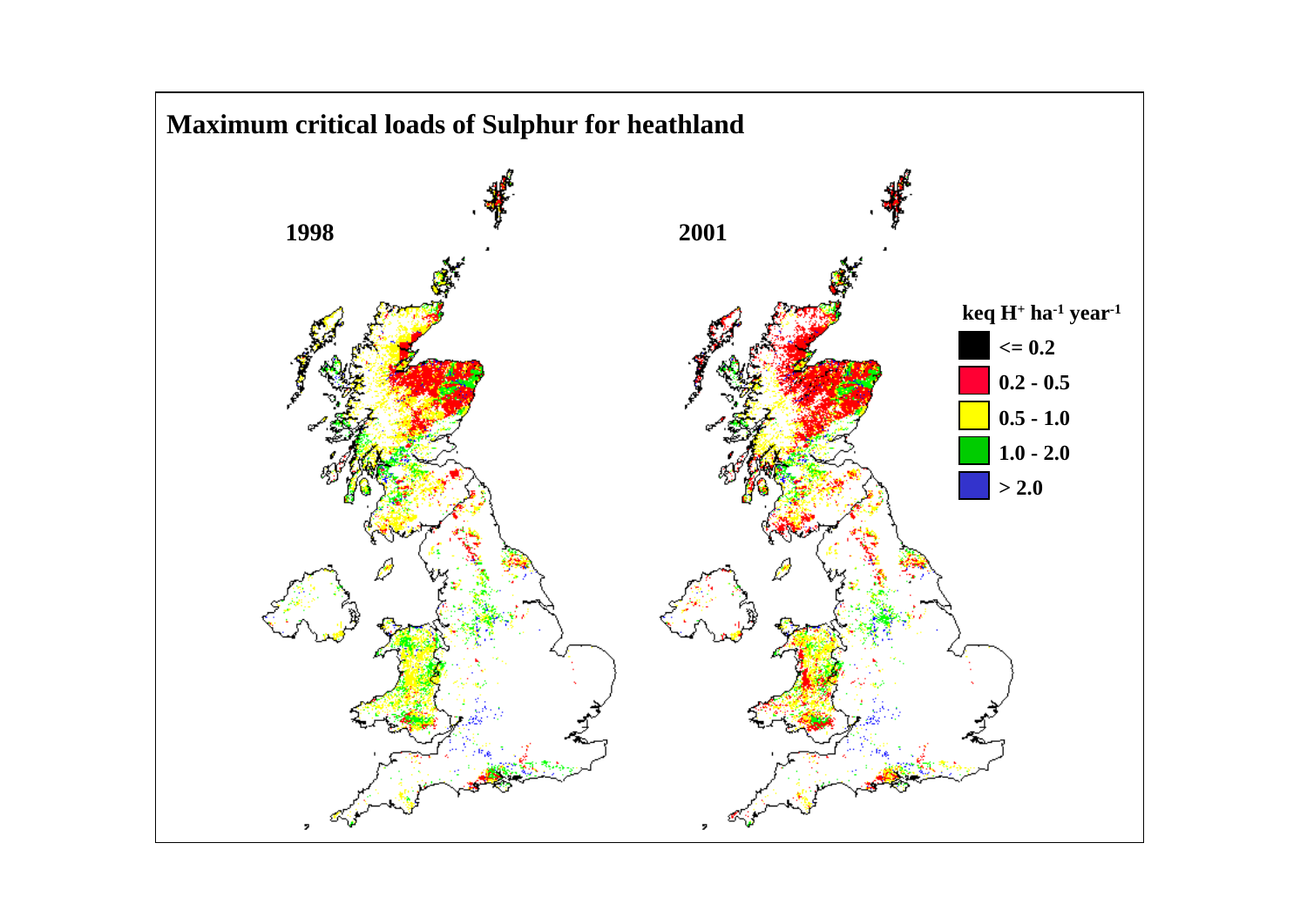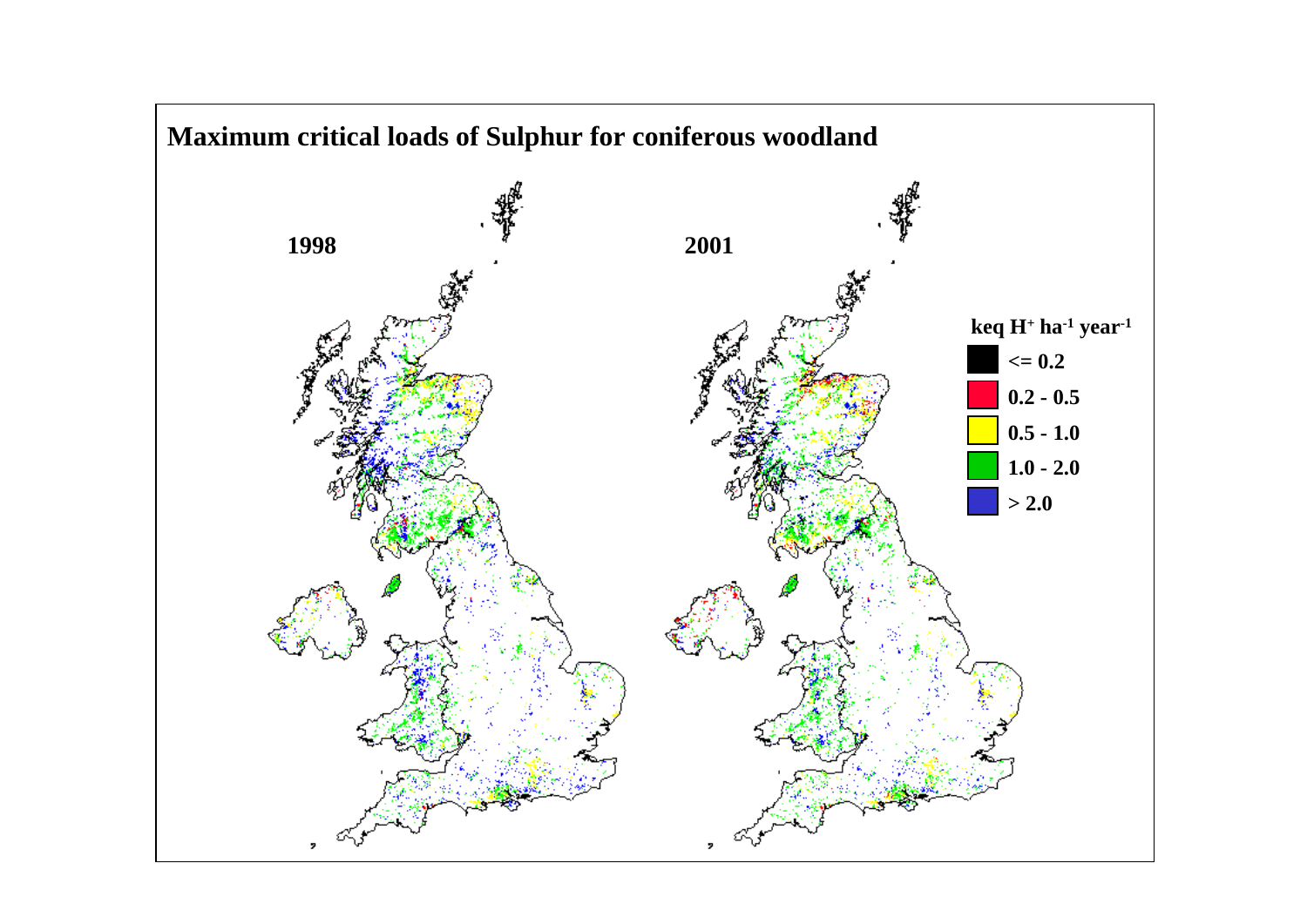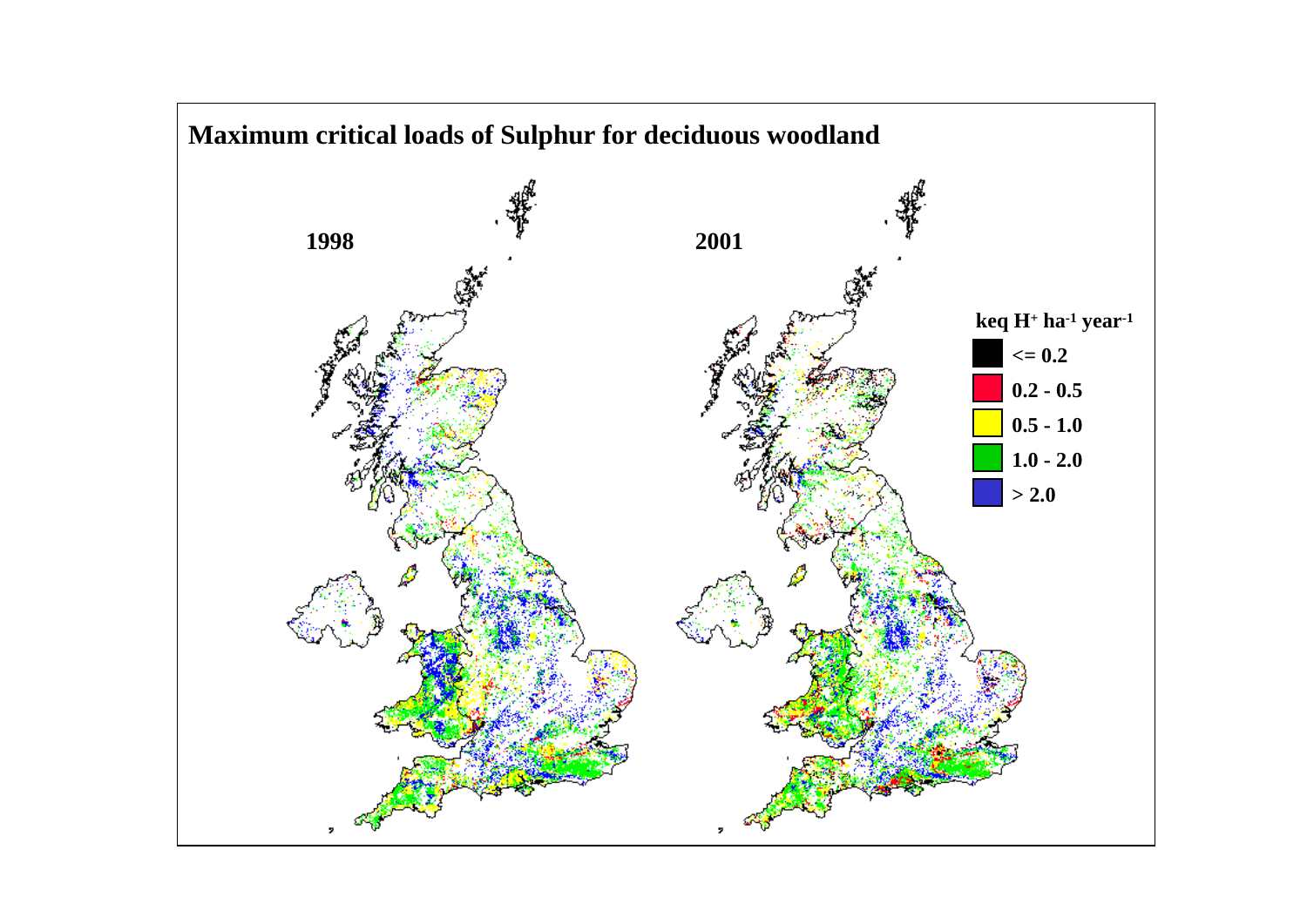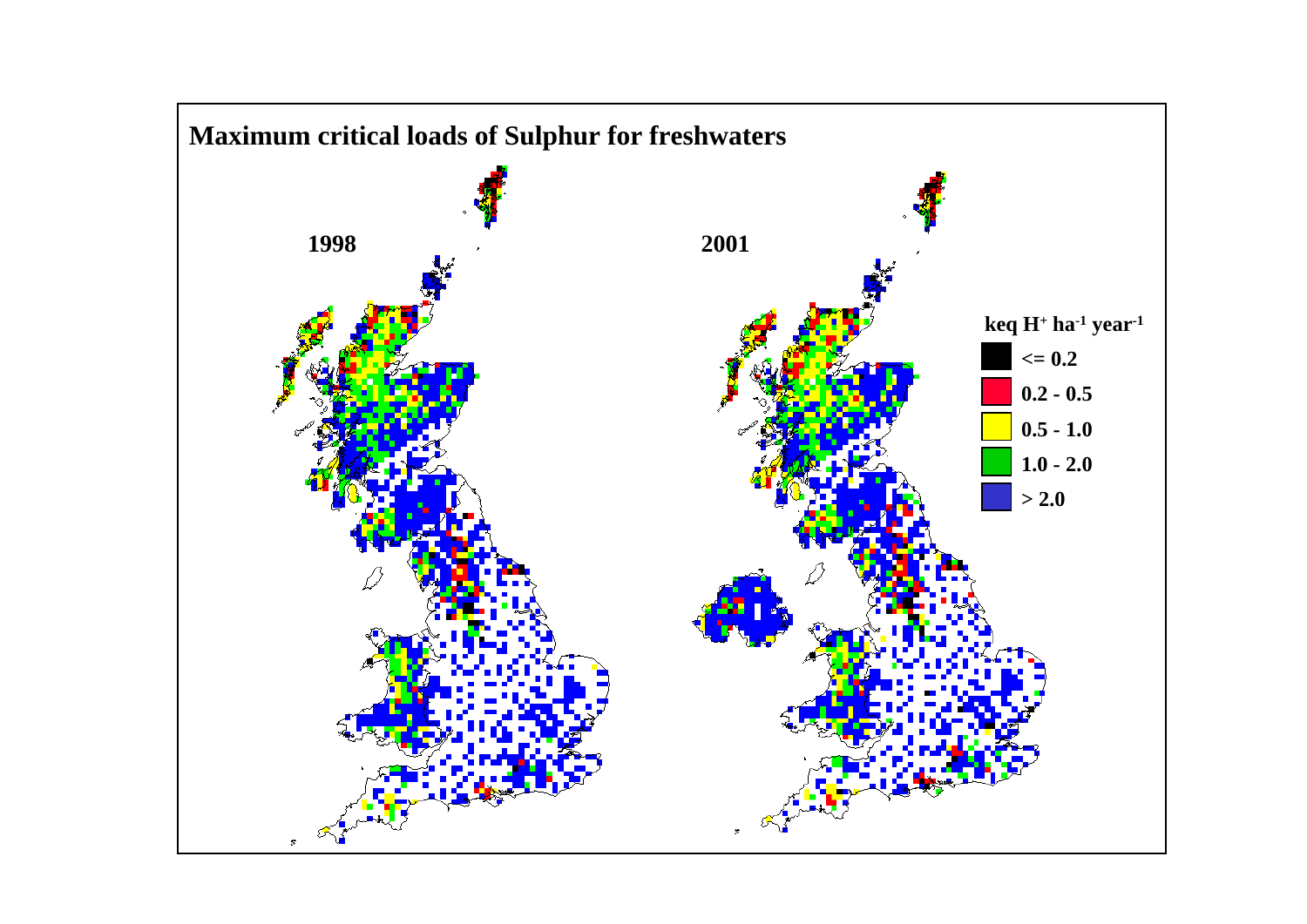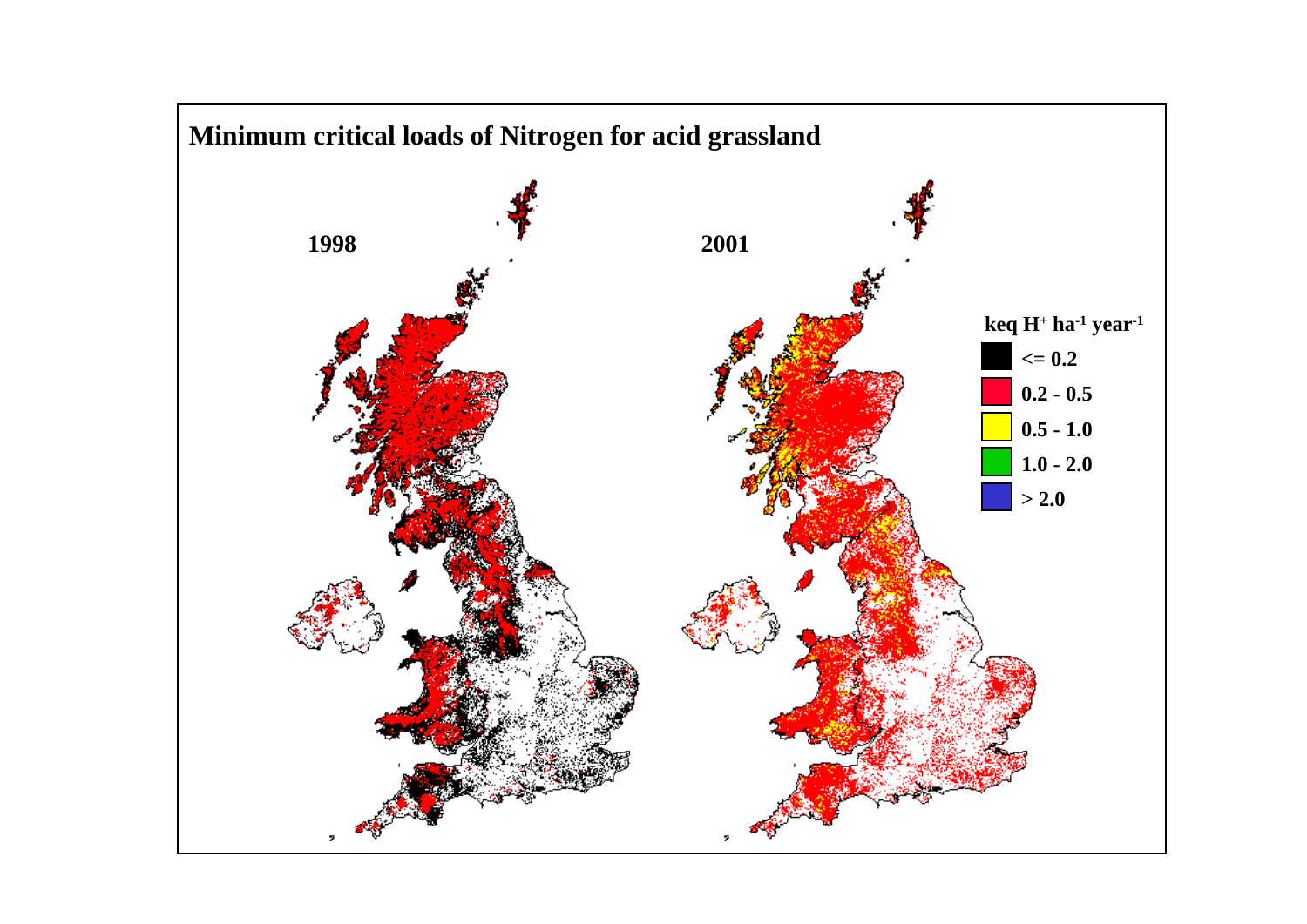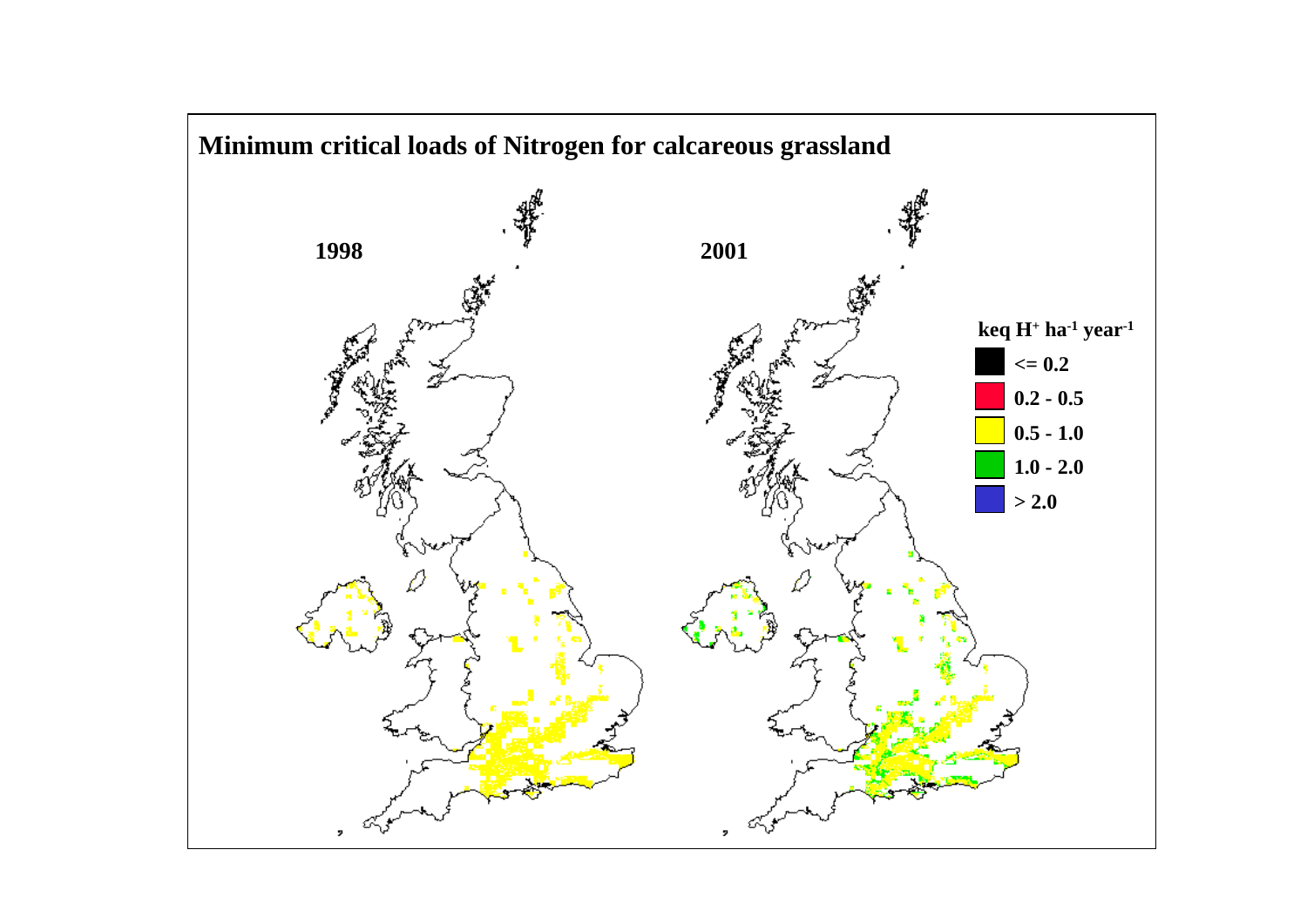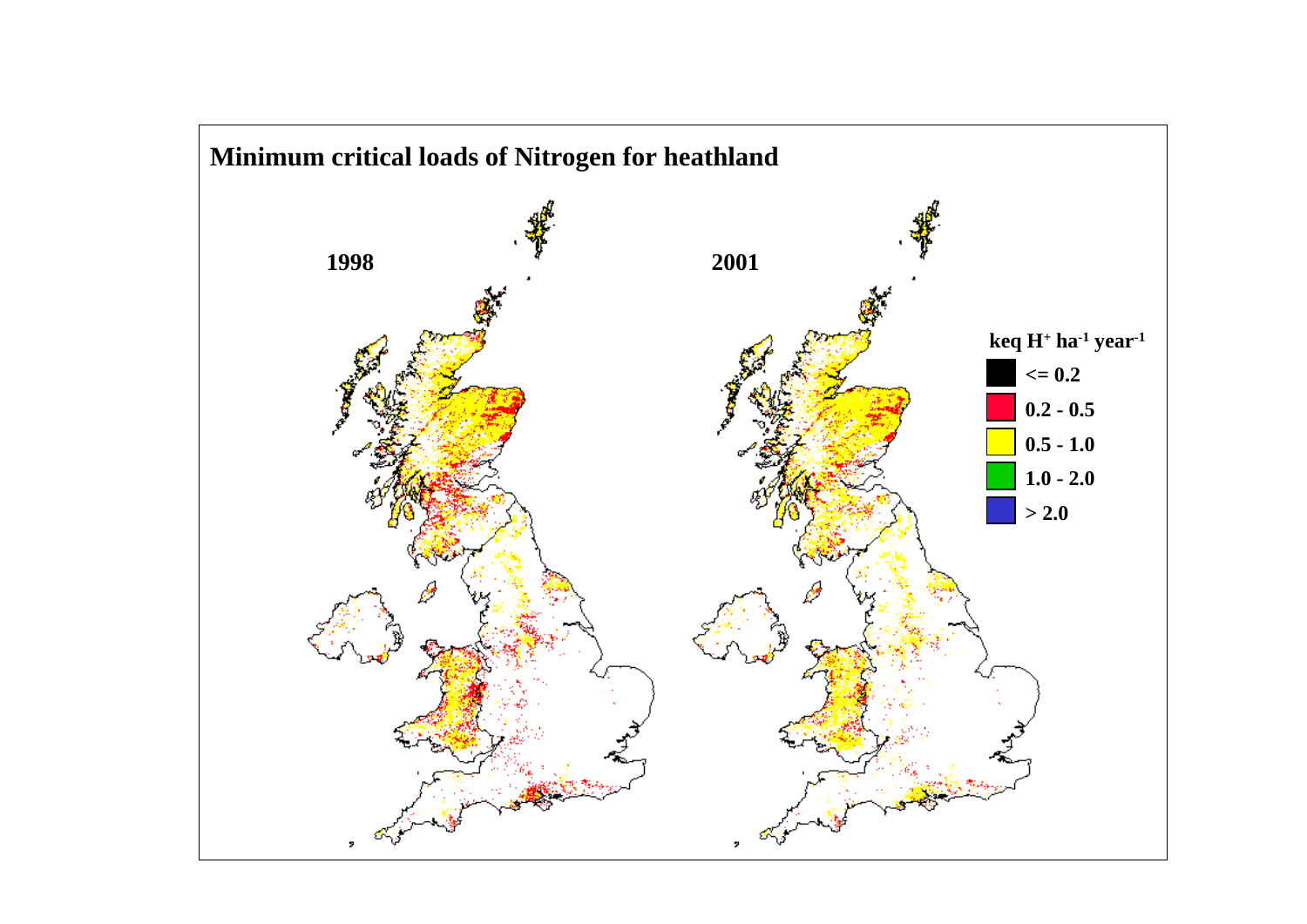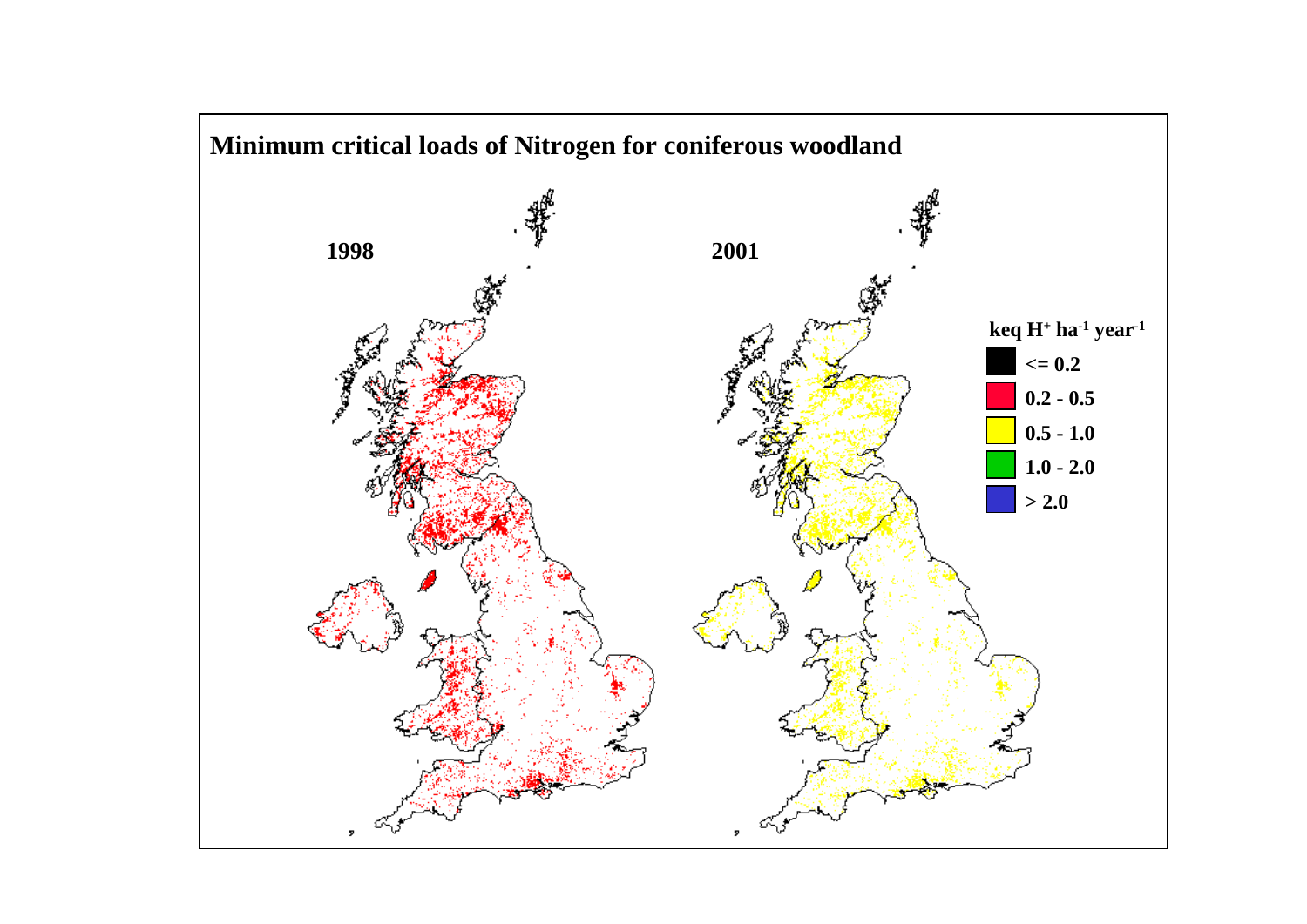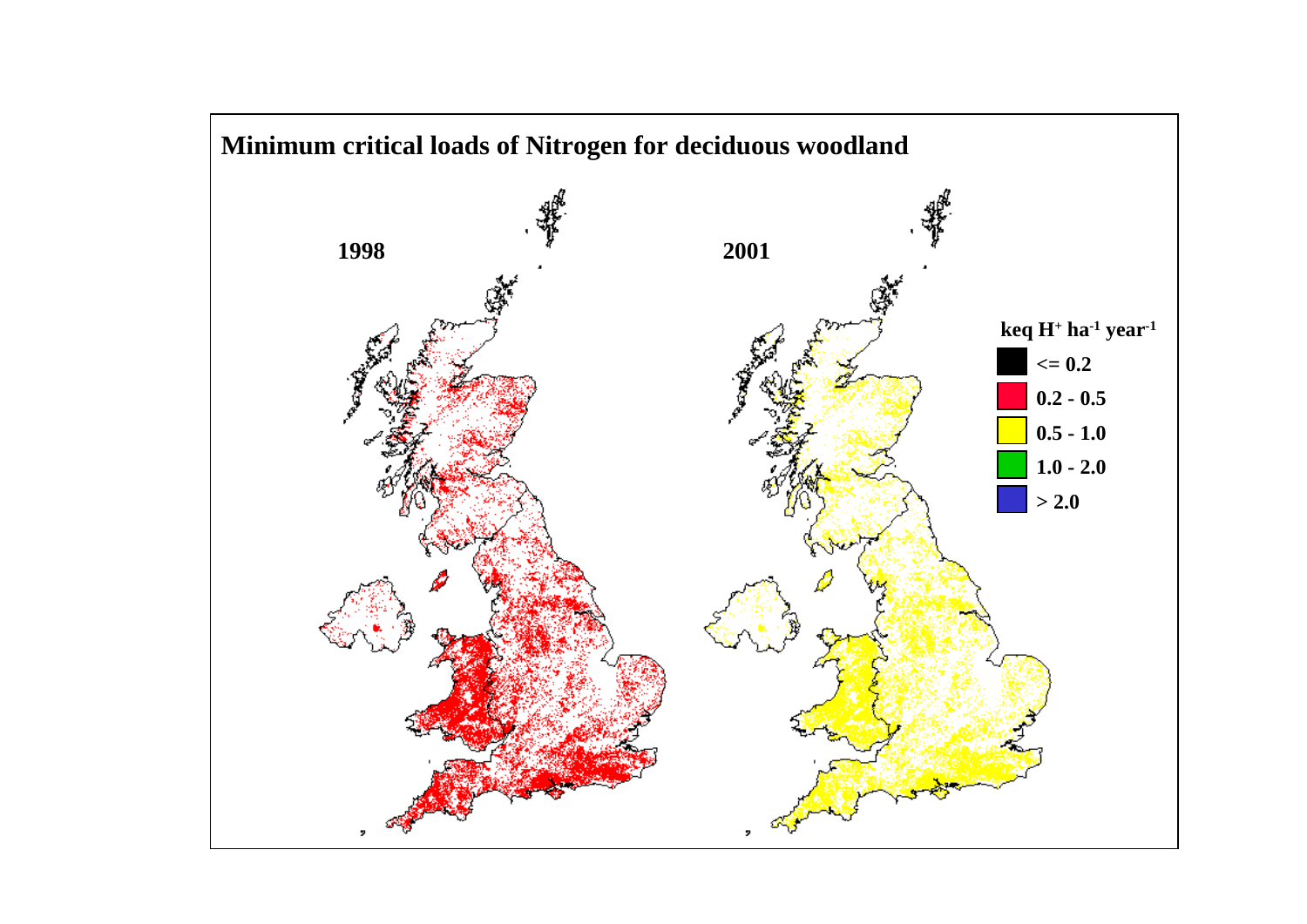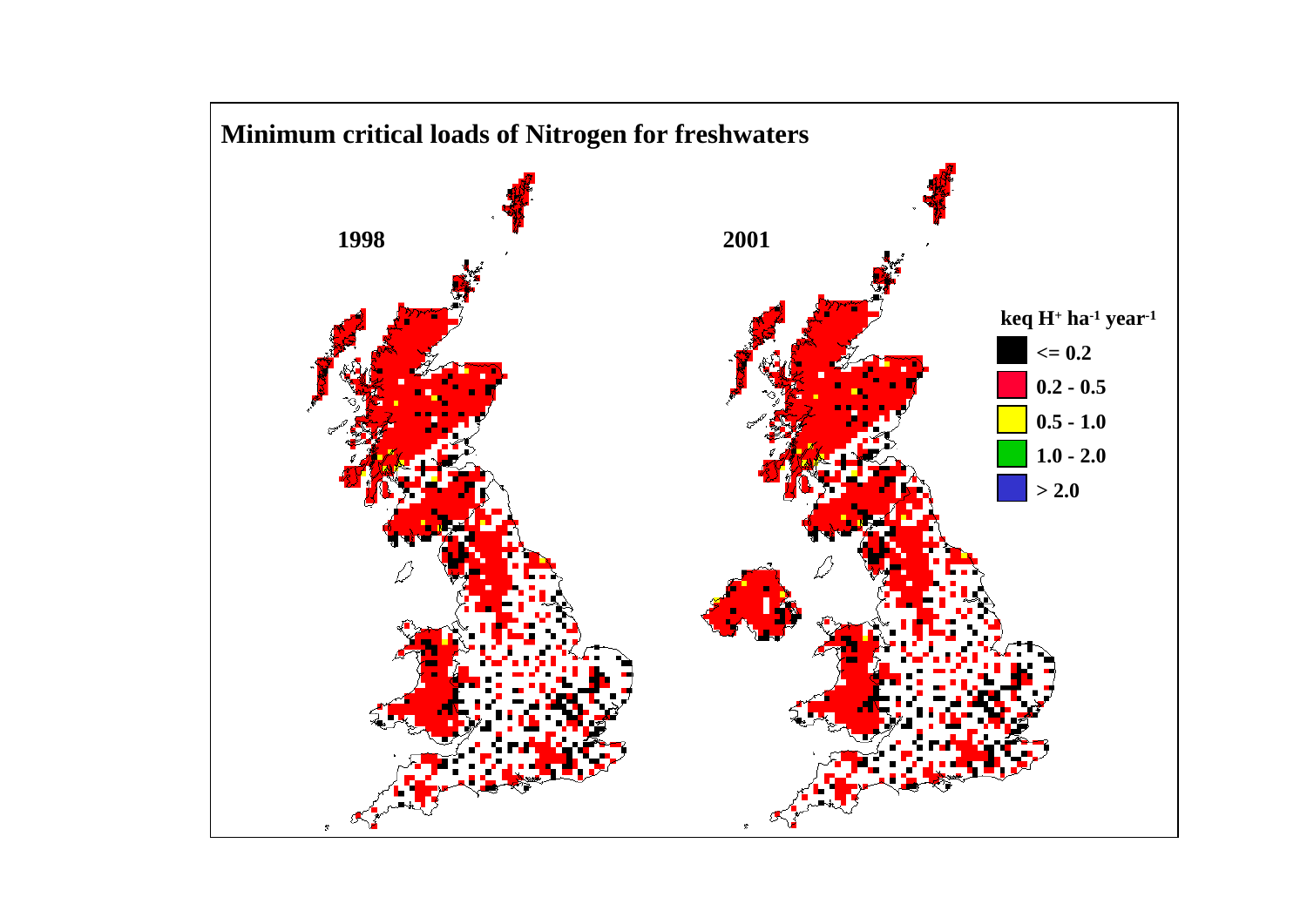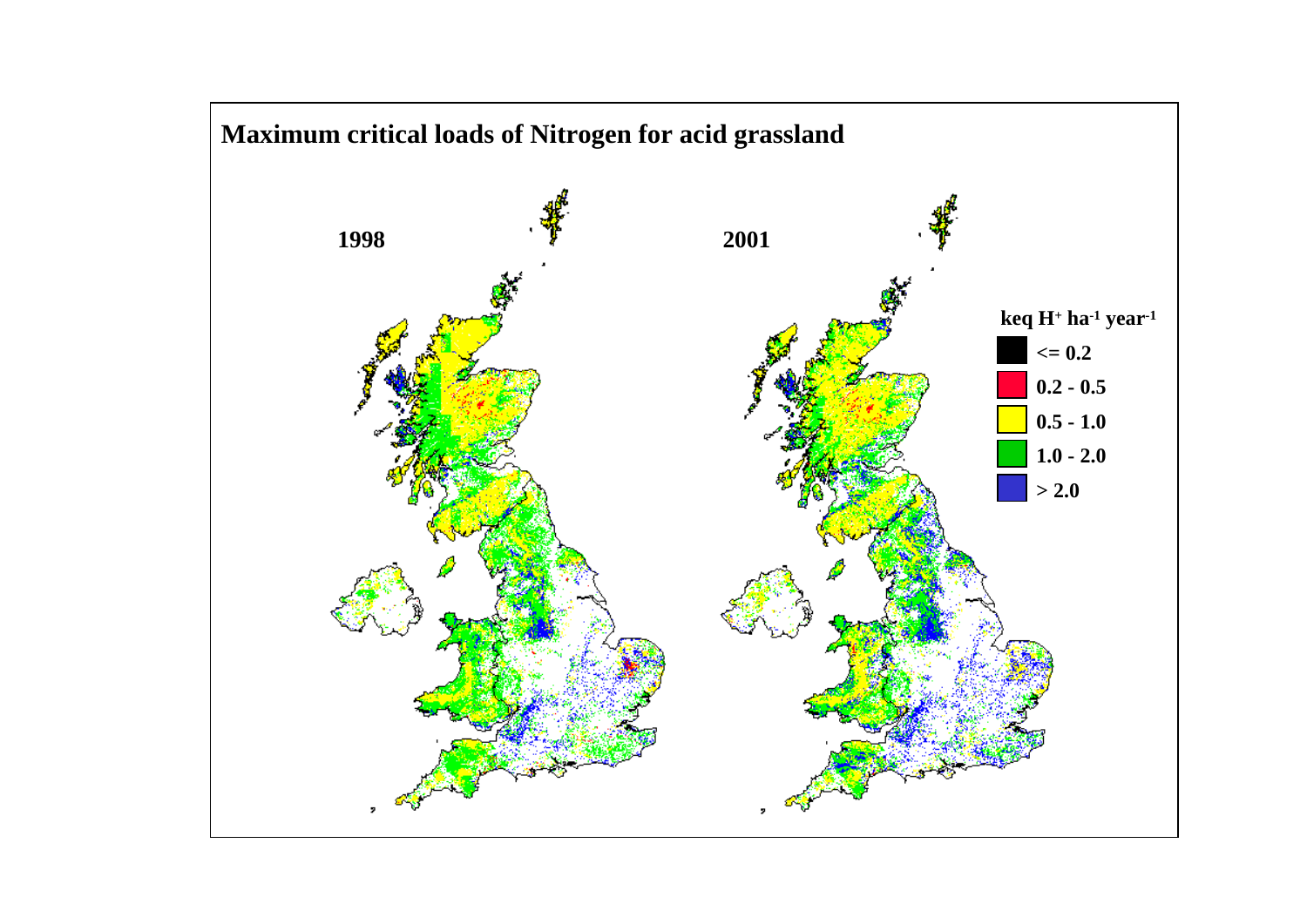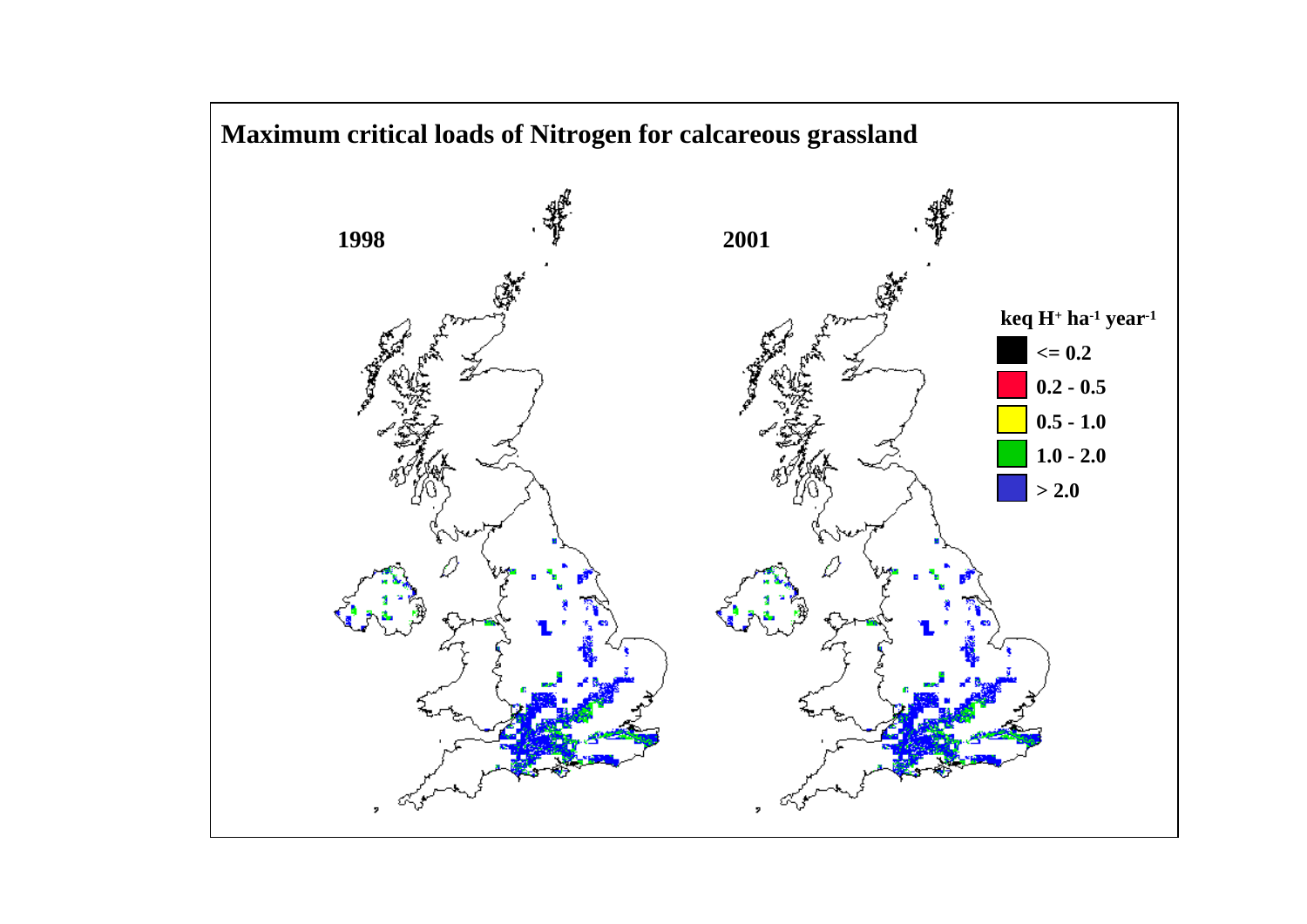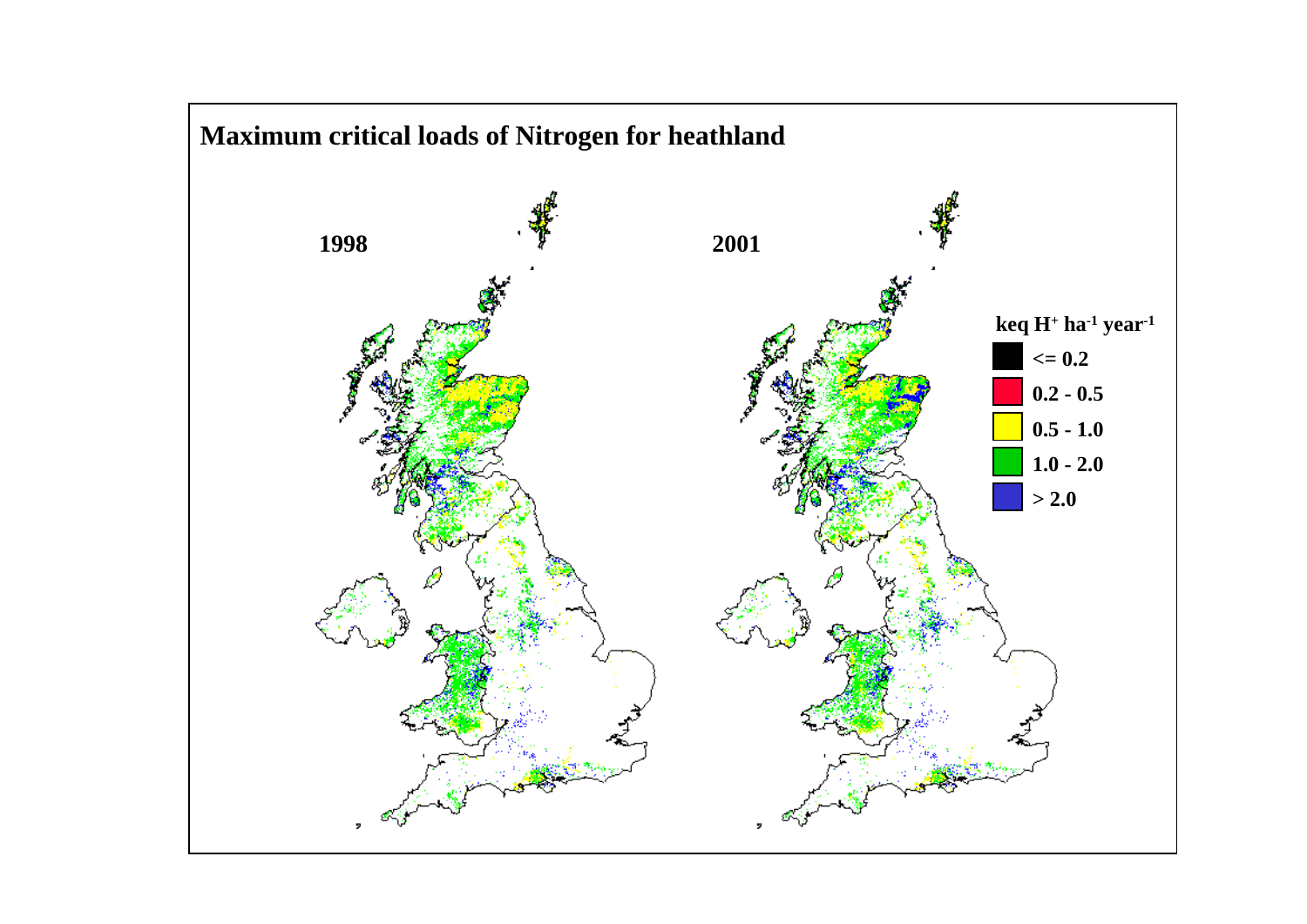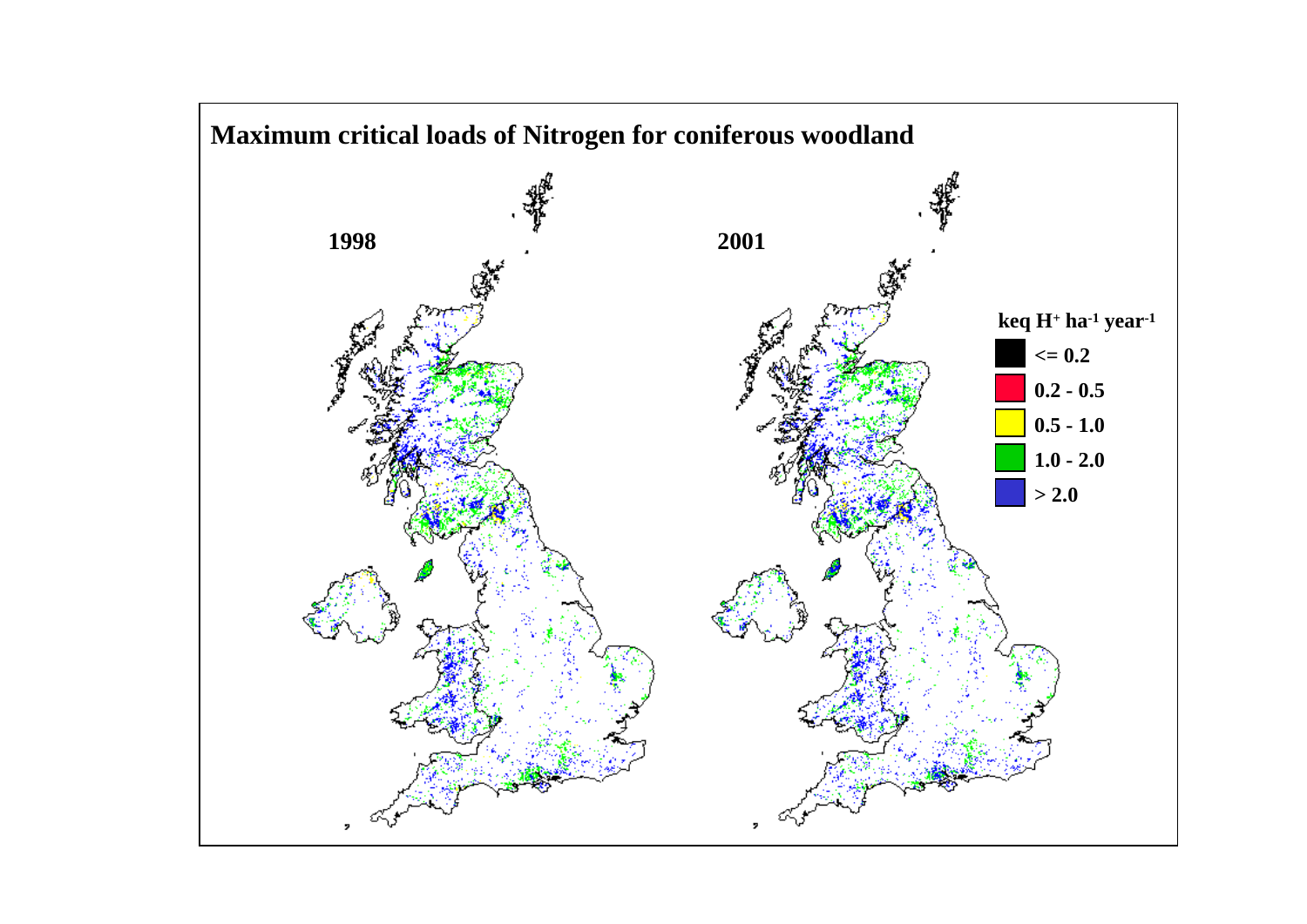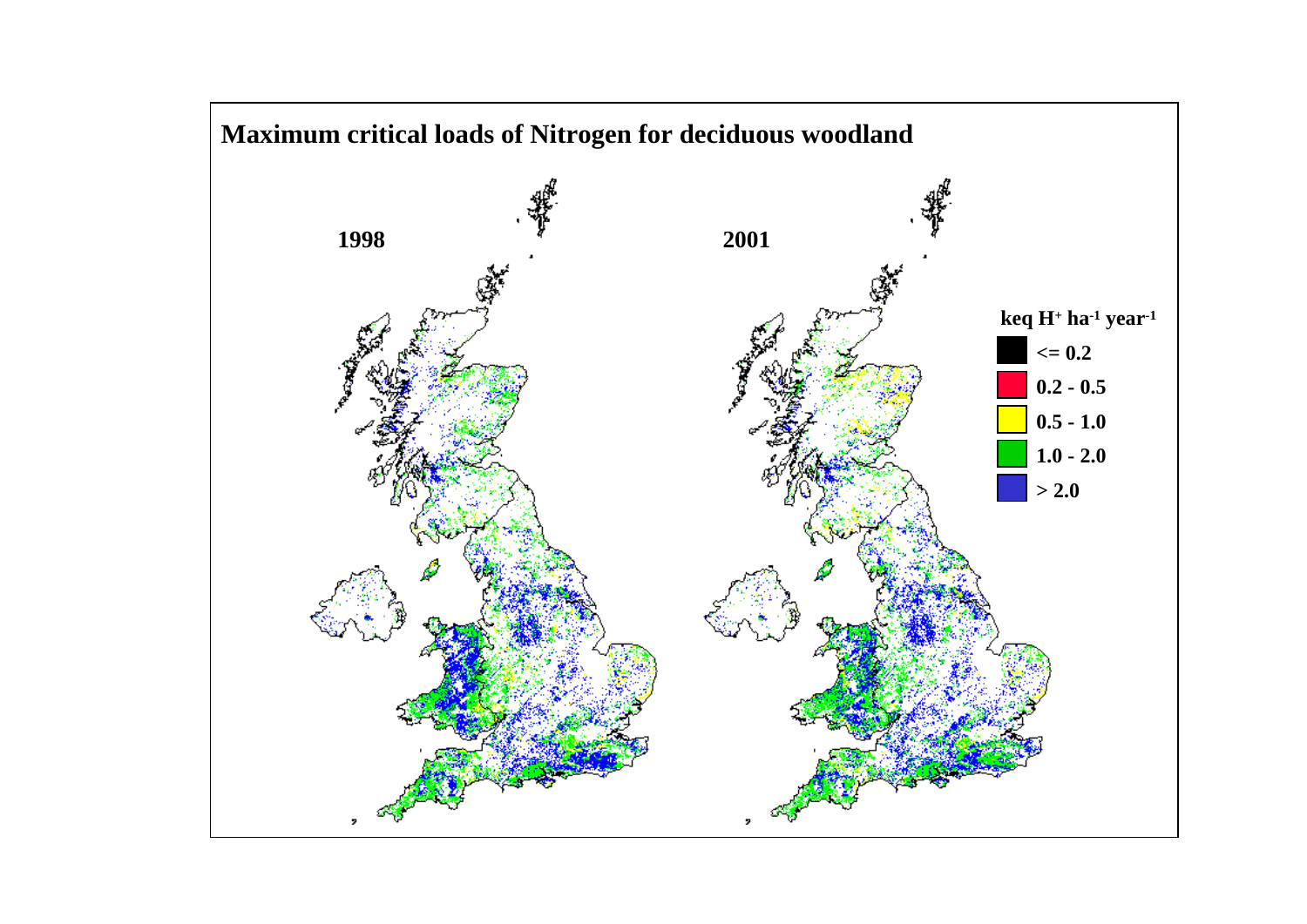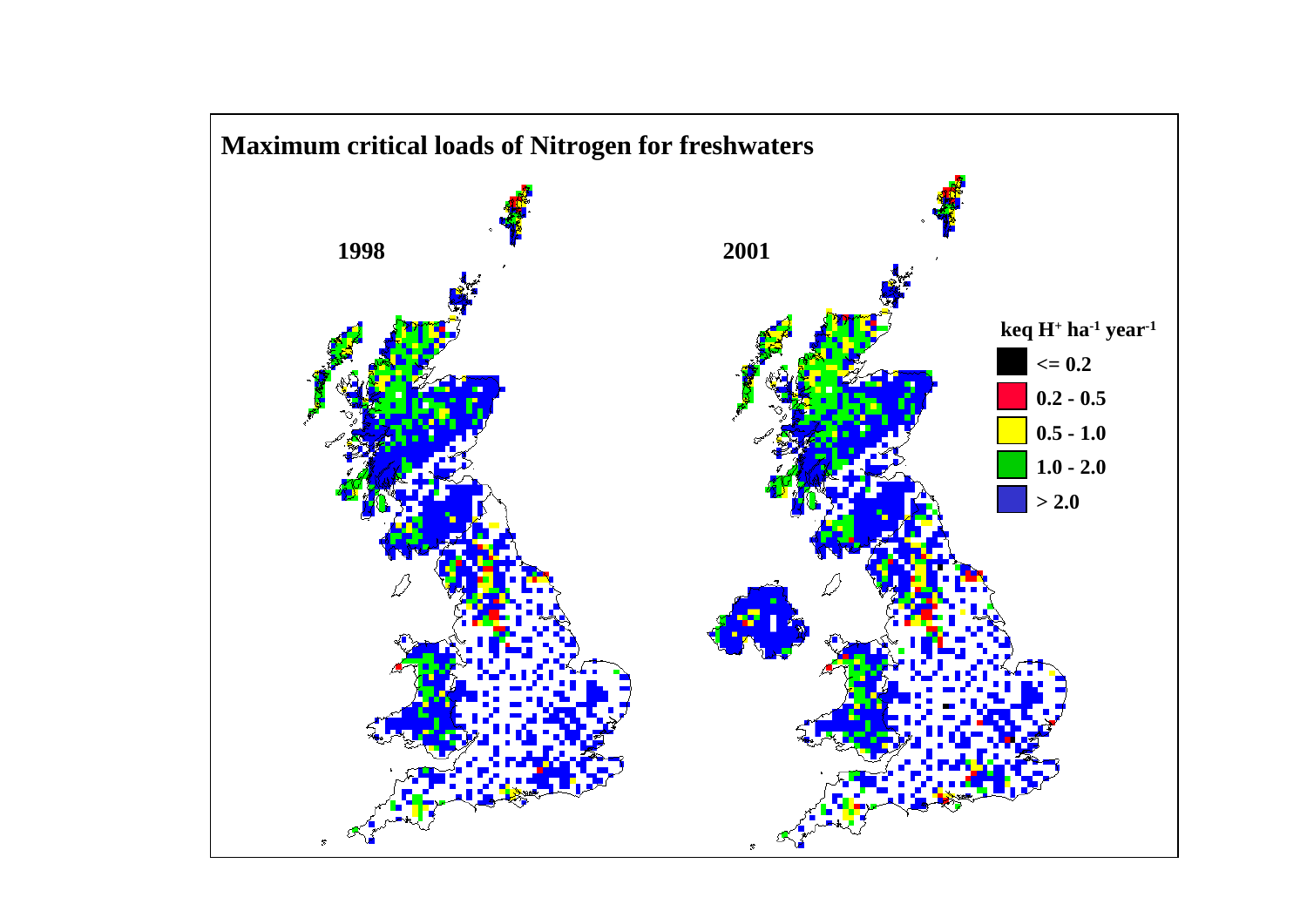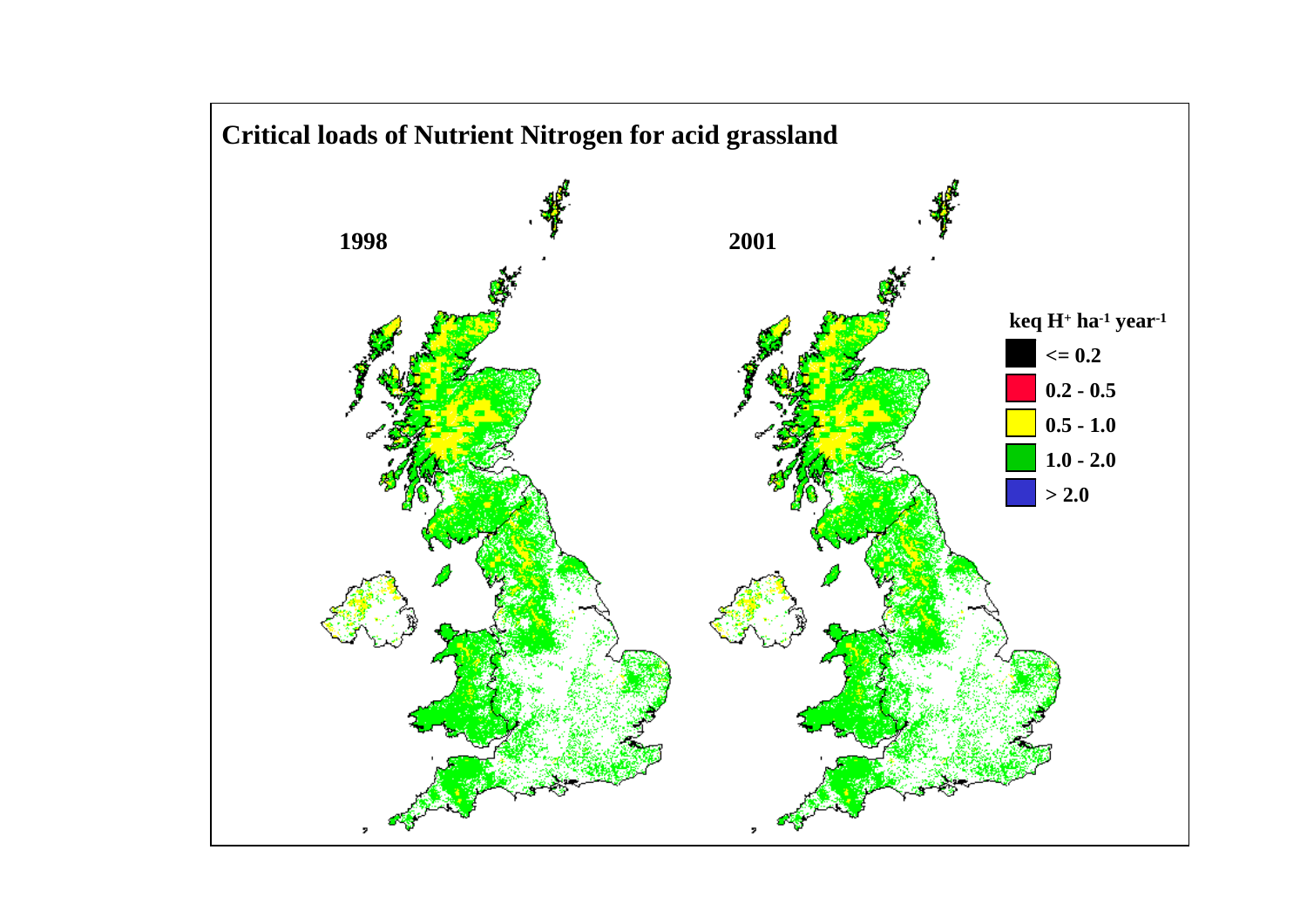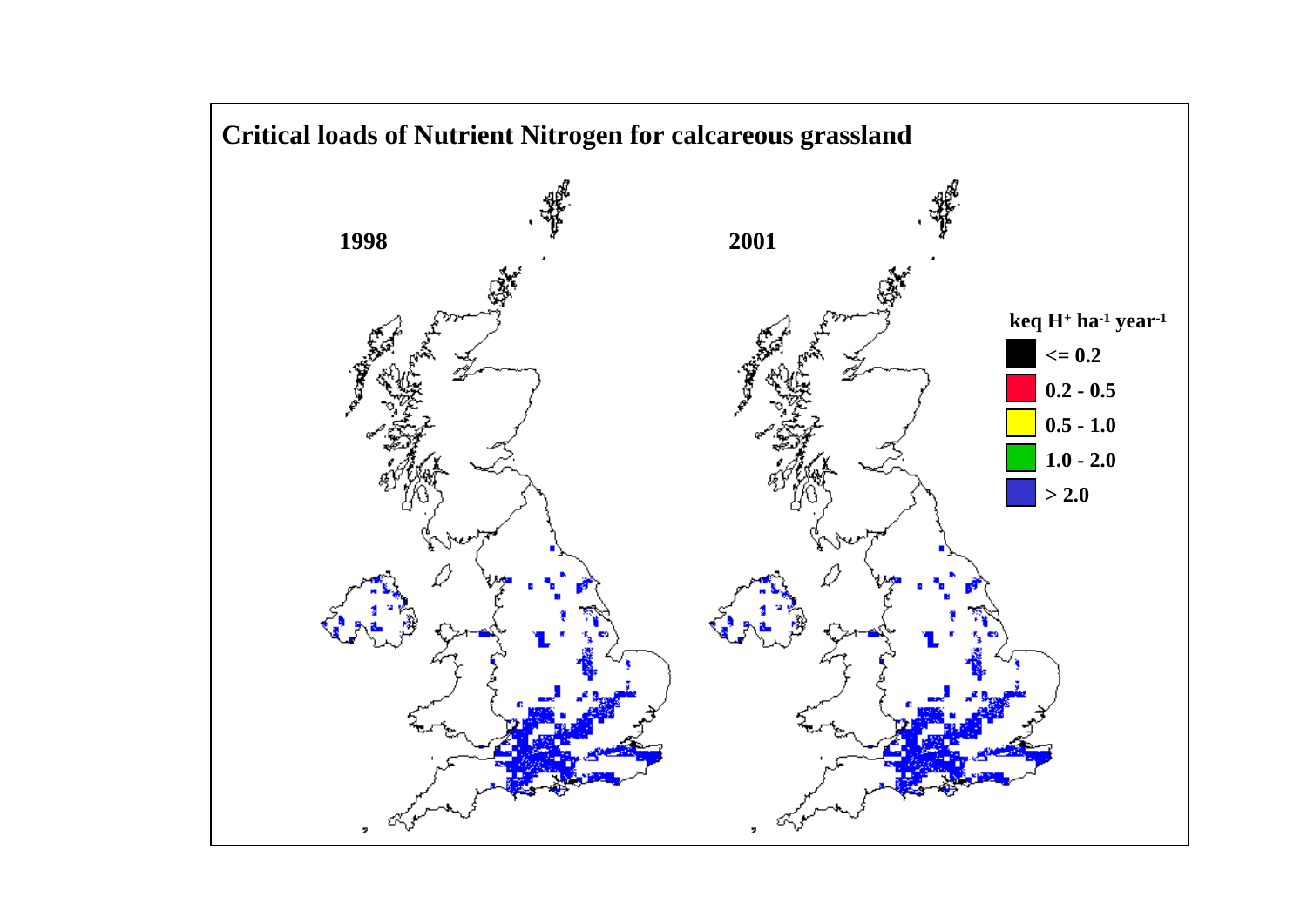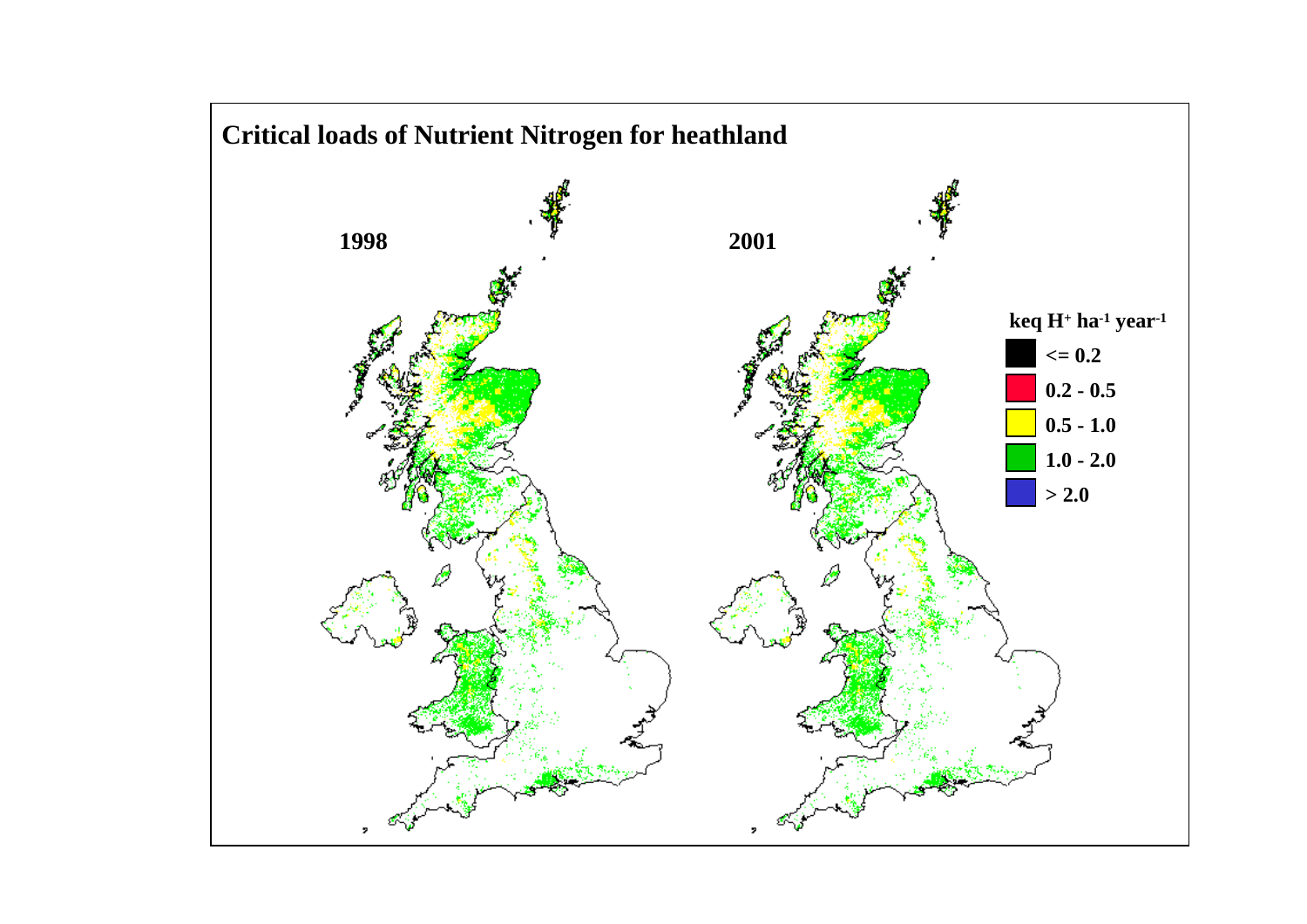